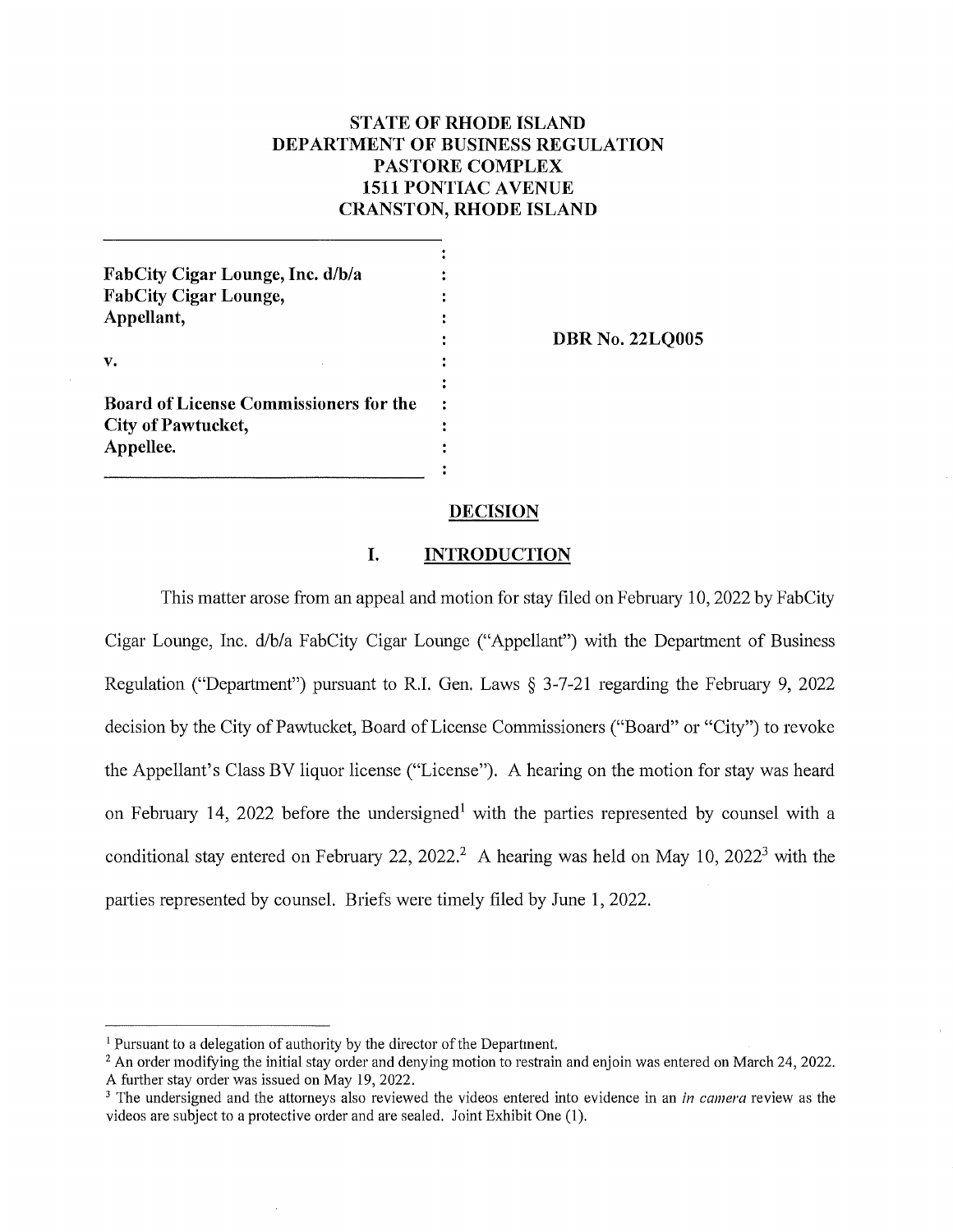### **II. JURISDICTION**

The Department has jurisdiction over this matter pursuant to R.I. Gen. § 3-5-1 *et seq.,* R.I. Gen. Laws§ 3-7-1 *et seq.,* R.I. Gen. Laws§ 42-14-1 *et seq.,* and R.I. Gen. Laws§ 42-35-1 *et seq.* 

# **III. ISSUES**

Whether to uphold or overturn the Board's revocation of the License.

## **IV. MATERIAL FACTS AND TESTIMONY**

This matter involves a shooting outside the Appellant in the early hours of January 24, 2022. Surveillance video taken inside and outside of the Appellant was entered into evidence. Joint Exhibit One (1). This is a small venue with a capacity of about 30 to 50. The main door is to the left (facing building) and on that left side is the pool area. On the right side, is the bar area. It is not a big building and standing at the main door, Paul Rezendes, the security guard, testified that he could see the pool area (in front of him) and (most) of the bar area (to the right).

During the evening in question, there was a family group of cousins as well as one of the cousin's girlfriend at the Appellant. This group consisted of Ca'ren Hill ("Hill"); Hill's girlfriend Jasmine Dandenau ("Dandenau"); Imani Braz Cabrera ("Cabrera"); Biane Braz ("Braz"); Trequan Baker ("Trey"); Derek Baker ("Derek"); and Corey Baker ("Corey").<sup>4</sup> Cabrera is Braz's mother.

There were two parts to the evening. The first took place inside the Appellant. The testimony from Hill and Braz is that night, they went with their relations and Hill's girlfriend to the Appellant to gather after the recent death of a cousin from Covidl 9. As seen on the video, by 10:41 p.m., they were at the actual bar and socialized in the bar area that evening. At midnight, Trey arrived and sat at the actual bar with the rest of the family group.

<sup>&</sup>lt;sup>4</sup> As Derek, Trey, and Corey all have the same last name, they will be referred to by their first names. No disrespect is intended.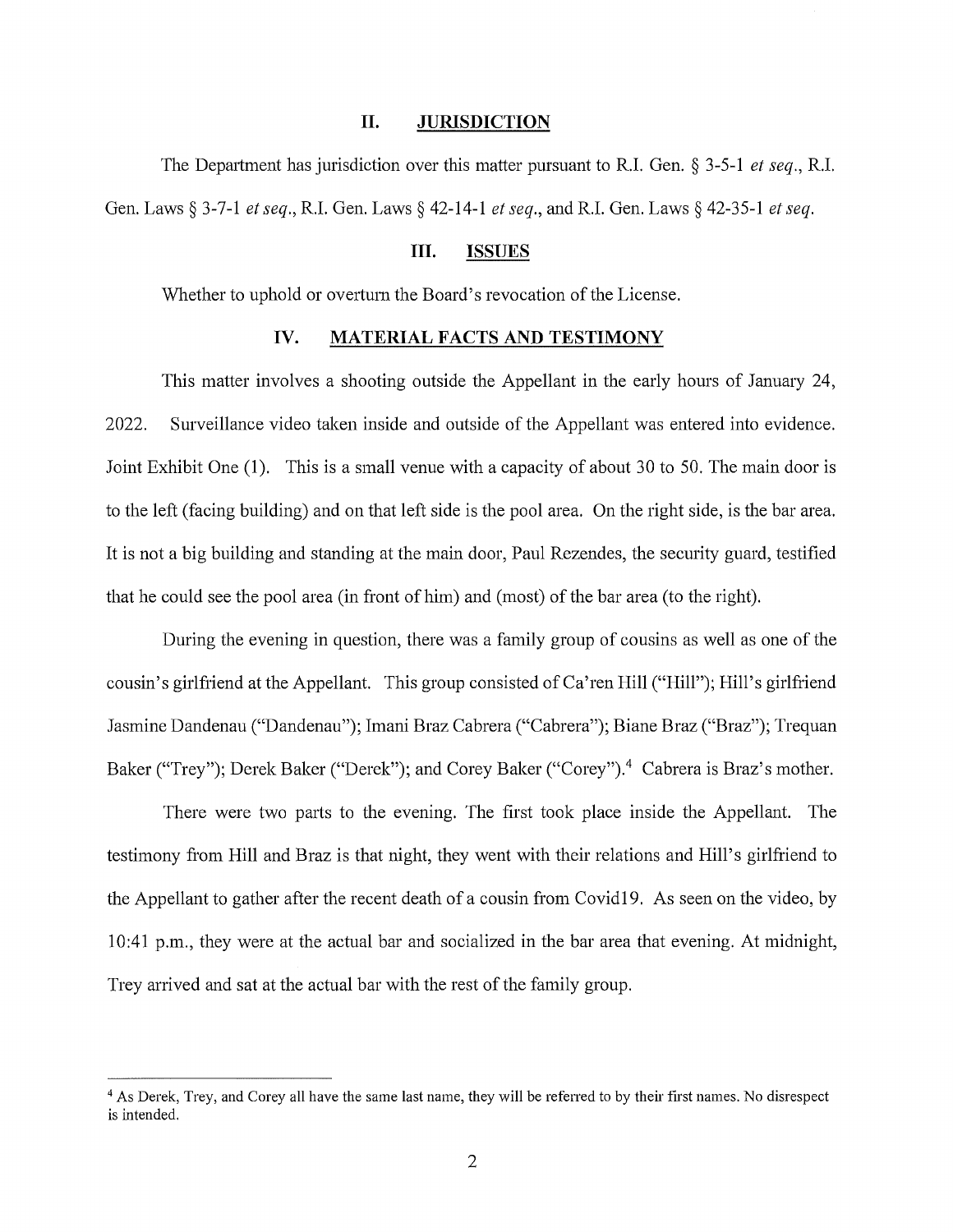Also at the Appellant that night was a patron, Qudus Kafo ("Kafo"); the Appellant's manager and co-owner, Frank Gomes ("Gomes"); the security guard, Paul Rezendes ("Rezendes"); and the bartender, Gladys Caban ("Caban"). Kafo was at the Appellant that night with two (2) friends both named Bruno Vaz. The second part of the evening happened outside after the patrons exited. Outside, one of the Bruno Vazes was shot and wounded. Kafo was shot and killed. Trey was arrested for the shooting. A review of the videos showed the following timeline:

At 10:59 p.m., Kafo was in the bar area where the family was already seated. At 11 :06:58 p.m., Cabrera was standing and bopping to the music, and Kafo went over and danced with her and then Hill. He talked to Cabrera, Hill, Danedenau, and offered drinks to the women (spoke to Caban, pointed to women). He walked away at about 11:10 p.m. and returned about two (2) minutes later to check on the drinks. At 11:13 p.m., he returned, talked to Dandenau briefly, and left. At about 11:19 p.m., Kafo returned and took a selfie with Cabrera and two (2) minutes later danced with Hill. At 11:22 p.m., Kafo had his arms around Braz who shook her head

At 11 :22 p.m., Kafo was speaking to the women and Derek and Corey were looking at him. Corey went over and close talked to Kafo. Hill went over (quickly) and put her hand on Corey. A few minutes later, Cabrera and Derek hugged Kafo, and Corey and Kafo shook hands. At 11 :28 p.m., Kafo left, but returned six (6) minutes later and talked to Braz and Cabrera. He left within a minute but three (3) minutes later was back dancing with Hill. He left at 11 :39:50 p.m. but at 11 :50 p.m., he was back dancing with Cabrera but left a minute later.

Right before midnight, Trey entered the bar and joined his cousins. By 12:03:50 a.m., Kafo was over talking to Trey. They were still talking at 12:05:40 a.m. and Trey was shaking his head. At 12:05: 17 a.m., Gomes, the manager, went over. Hill walked over and stood between Trey and Kafo facing Kafo. At 12:06:21 a.m., Caban, the bartender, came out from behind the actual bar.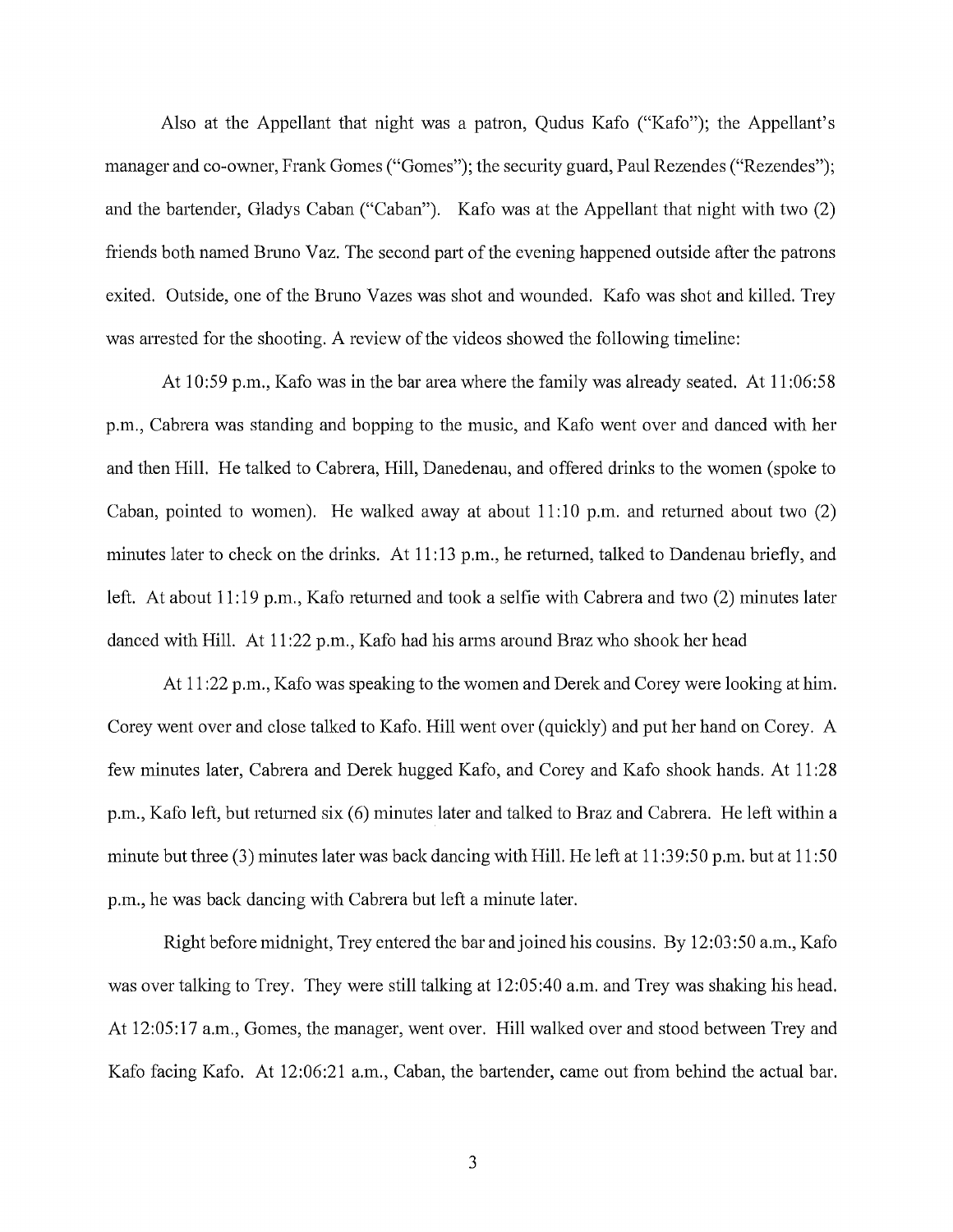Gomes put his arm in front of Kafo. About 12:05 a.m., Rezendes went over and at about a minute later, he spoke to Kafo. At 12:07:10 a.m., Gomes was talking to Kafo. At 12:09:34, Caban was at the side of the bar itself and took Kafo's hand. At 12:09:48 a.m., Caban still had Kafo's hand but stepped forward and looked like she dropped his hand and at 12: 10:09 a.m., she put her hand up in a stop position to Kafo. At 12:13 a.m., Kafo spoke to his friend and Gomes. Kafo looked like he was arguing with his friend. Kafo spoke to Corey. At 12:16 a.m., Gomes was talking to Kafo alone, and Kafo slowly moved away from bar area.

At 12:17:59 a.m., Kafo went outside. A minute later, Kafo was back inside and walked toward the bar area. A waitress put her hand out to stop him. Kafo's friend went over, and they stood there. The waitress was behind Kafo and reached out again to his shoulder. At 12:19 a.m., Gomes went to Kafo, and they talked animatedly. Gomes put his hands up. Kafo was moving to the door but was arguing with his friend. At 12:23 a.m., Kafo was near the door and Gomes went over. Kafo exited with his friend at 12:23 a.m., returned at 12:39 a.m., and stayed in the pool area until he exited at 12:43:38 a.m. After 12:05 a.m., Rezendes was in the area between the bar and pool areas so was not in front of the door. He was there when Kafo tried to go back to the bar side.

Meanwhile, the family group left the bar area by 12:43:14 a.m. and exited the building. It is noted that when Trey arrived at 11:59:22 p.m., a friend drove him and stayed in the car in the parking lot while he went inside the Appellant.

The timeline for the outside is as follows:

12:43:03 a.m. Trey went out; went to his car on the passenger side; Corey, Derek, Hill outside. 12: 43:51 a.m. Cabrera talking to Trey.

12:44: 17 a.m. Someone is yelling "move, move, move, go, go."

12: 44:27 a.m. Family group is outside and Kafo and Rezendes, all yelling.

12:44:35-37 a.m. Gomes talking to group; pointing to leave; someone yelling, "go home."

4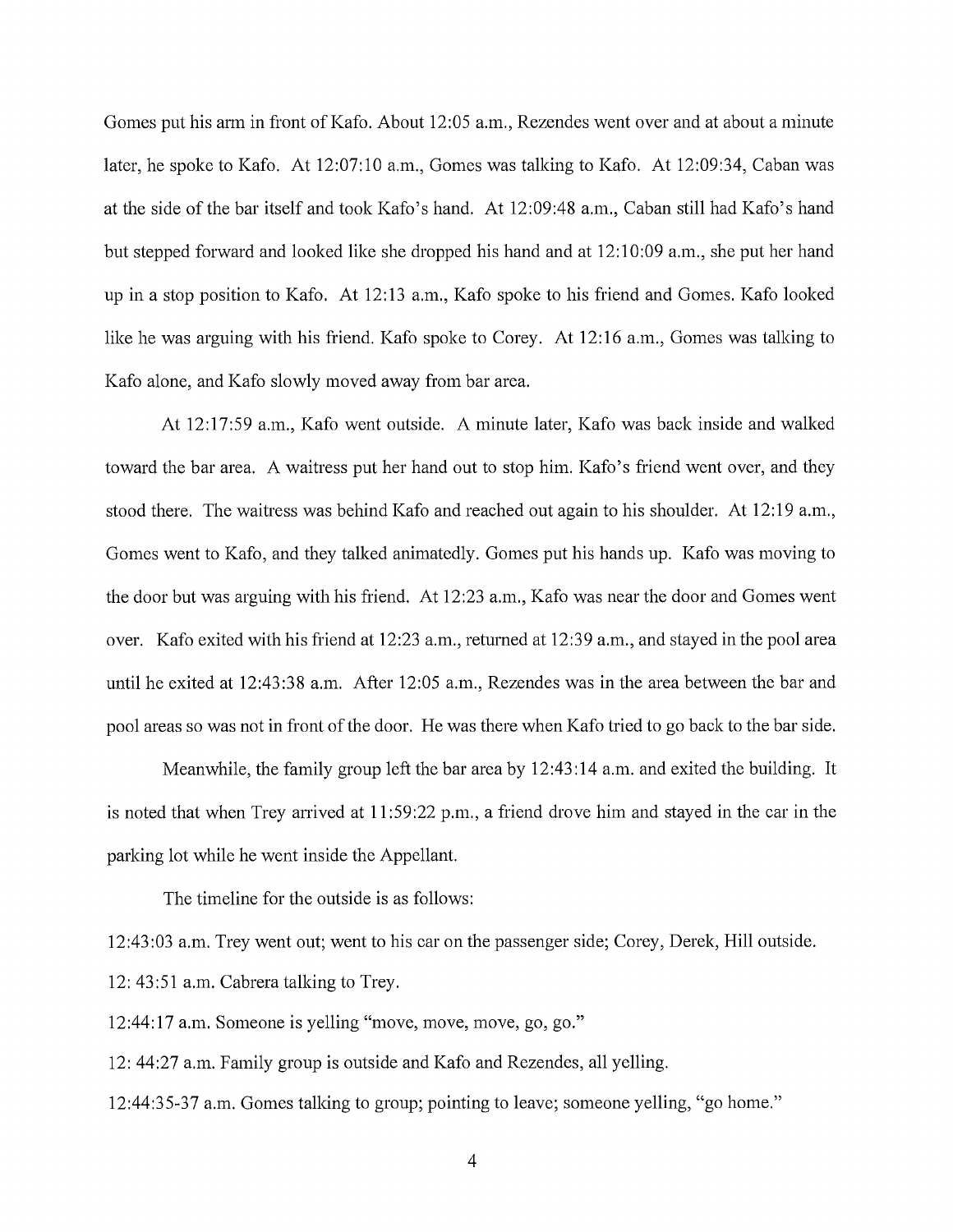12:45:13 a.m. Someone yelled "do me a favor and get the fuck out of here."

12:45:16 a.m. Cabrera yelled "let's go," family moved along; security, Kafo, and friends behind.

12:45:22 a.m. Someone (Trey) shouted "get in car."

:26 Gomes went to Kafo who is next to a car in parking lot.

:27 Gomes talked to Kafo who was heading toward the group.

:29 and 30 Cabrera yelled "you guys need to keep them away."

:34 Cabrera yelled "they just need to keep him away," family is saying "let's go; we're going."

:36 Gomes said to Kafo "leave them, leave them."

:48 Kafo was pointing to the group and Gomes was holding his arm.

:54 Kafo waved off Gomes and walked away.

: 5 5 Kafo gestured to the group and walked around car toward where the group is headed so he separated from Gomes; Gomes did not follow.

:56 As Kafo walked toward the group, Hill ran over and stood in front of him; Gomes has back to them.

:57 Hill in front of Kafo, Gomes headed toward the bar (so back to them), Derek yelling "go," someone was yelling about apologizing.

12:46:05 a.m. Hill still in front of Kafo as the group moved down the street.

: 14 Hill still in front of Kafo; Gomes turned to go inside.

: 14-15 Trey leant into his car on passenger side; left car; walked over to street.

: 14 to 18 Gomes started walking back inside and inside by : 18.

:20 Rezendes separated Corey from group.

:21 Someone yelled something about apologizing and "going, just go."

:31 Trey's car's driver backed up and was about to go forward on the street toward group.

:40 Cabrera yelled she wanted to go home, the group split, surged toward each other into the street.

:53 shot fired; :57 shot fired; Trey looked like put gun in waistband; left in his car.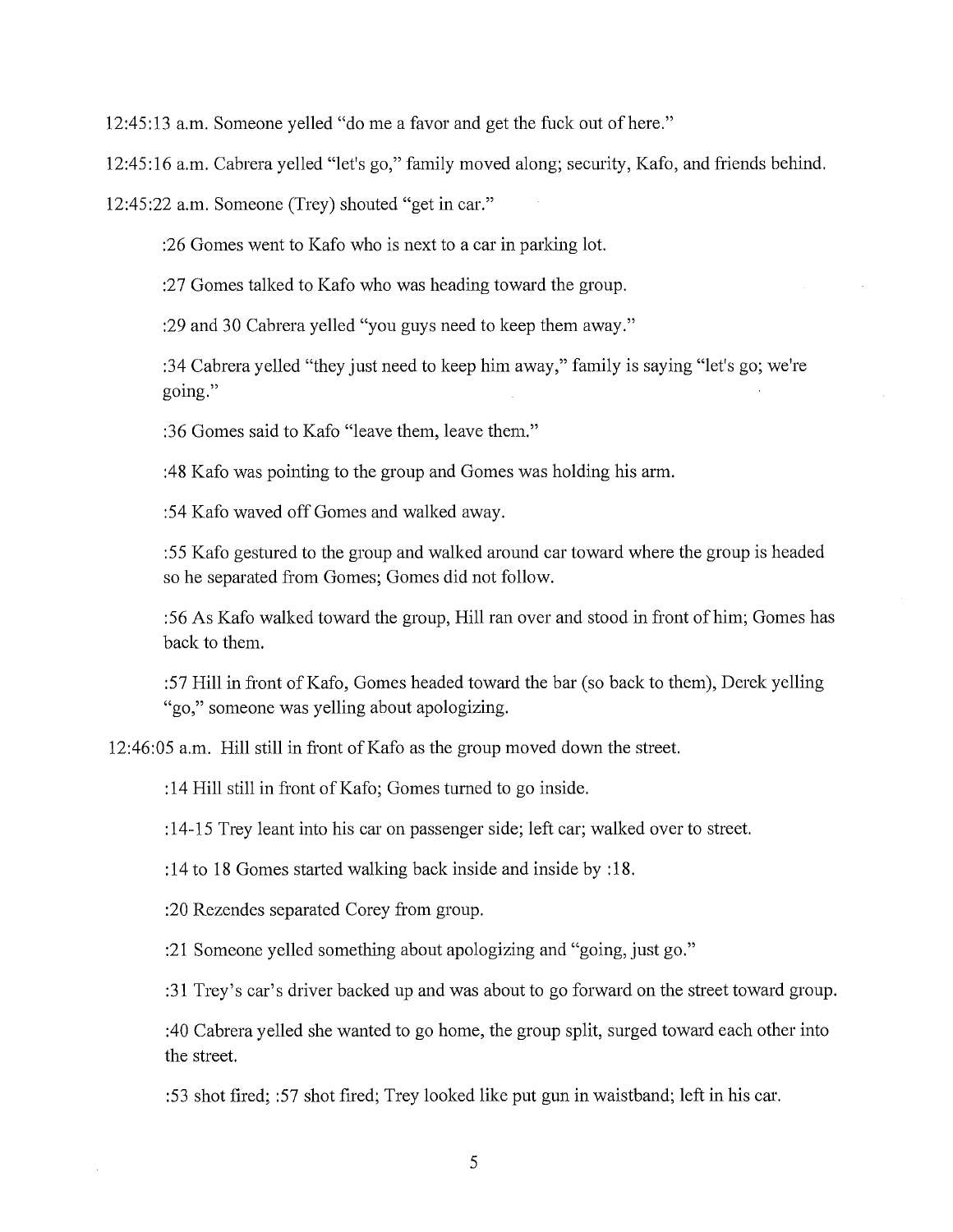Hill testified on behalf of the Board. She testified that she went to the Appellant on the evening of January 23, 2022. She testified that she never met Kafo before, and he came over that night to her group. She testified that at one point in the evening, her cousin, she thinks Corey, had an exchange with Kafo. She testified that she went in between them because she did not want a fight. She testified that there was not good energy. She testified that Kafo was kind of nice and purchased the women a shot. She testified that they knew he was drunk and ignored him. She testified that she thinks there was a time in the evening that Derek spoke with him and told him they had just lost a family member. She testified that when they left and were outside, Kafo was there and started to interact with them. She testified that he was being aggressive toward Derek, and she did not remember seeing any management or security. She testified that she intervened by stepping in front him and saying, "if you're going to hit somebody, hit me; you don't hit girls." She testified that she thought he calmed down because she did not think he would hit her but the next thing she knew, there was scuffling.

On cross-examination, Hill testified that she was drinking that evening before and while at the Appellant. She testified that she was intoxicated. She testified that she gave a statement that night to the police, and told them she was intoxicated. She testified that she was friendly with Kafo that evening and did not tell him to leave or go away. She testified that she does not have any knowledge of a physical interaction that night but there was scuffling.

Braz testified on behalf of the Board. She testified that her mother is pretty friendly and talks to people and talked to Kafo. She testified that when Kafo danced with her, it was too close so she sat down. She testified that she did not invite him to dance. She testified when they left, Hill put herself in front of Kafo and yelled that if "you want to punch anyone; punch me." She testified that she did not know what happened inside between Kafo and Derek and Corey, but it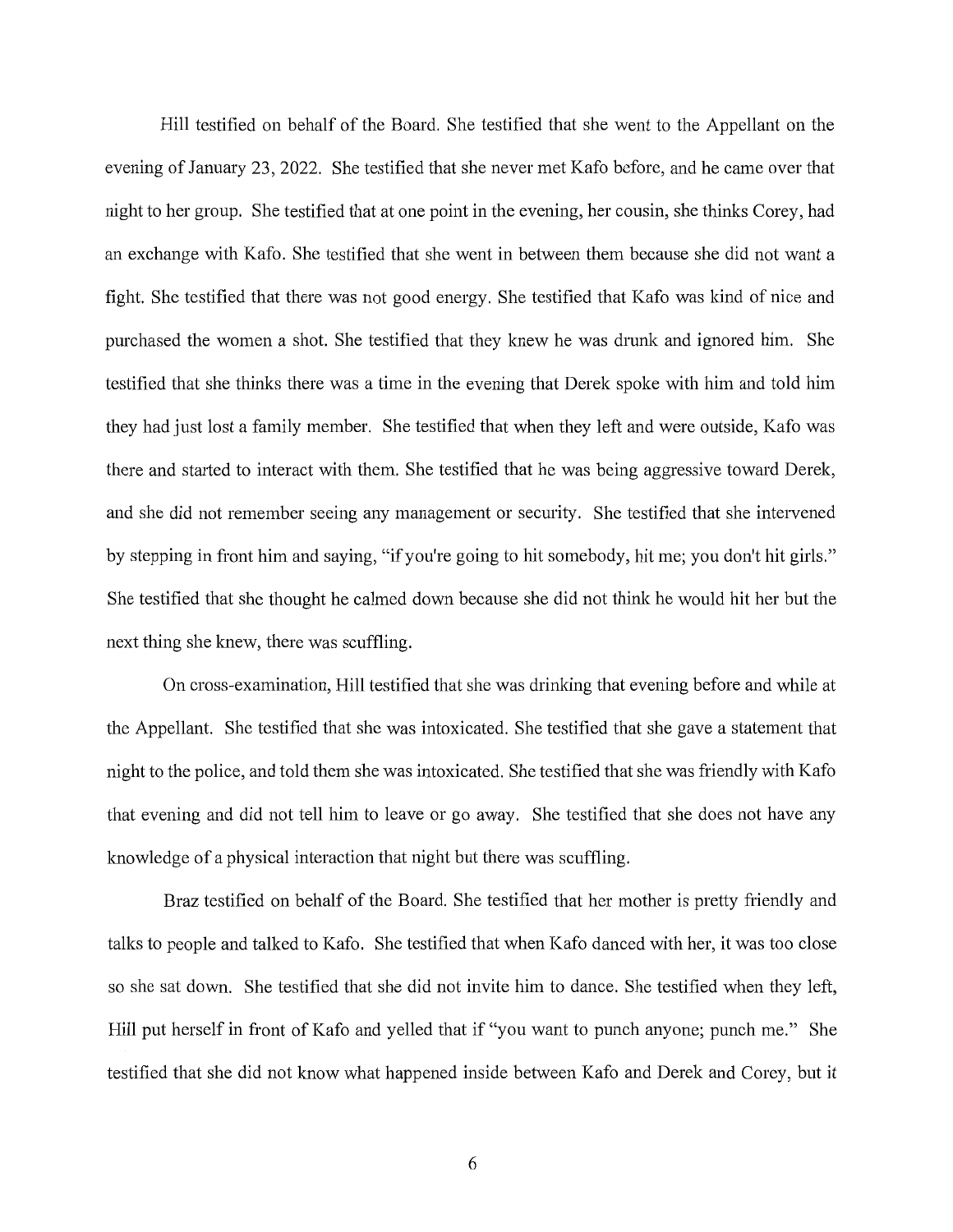was aggressive and negative. She testified that Corey seemed aggravated and upset with Kafo, but she did not know why. She testified that when they were leaving, Kafo followed them. On crossexamination, Braz testified that she did not think Trey and Kafo had any interaction inside. She testified that Kafo bought drinks and apologized for dancing on her after her cousin spoke to him. She testified that her mother did not seem to have any issues with him. She testified that Kafo was outside before her group exited, and there were no issues as they were leaving.

Rezendes testified on behalf of the Appellant. He testified that he has almost six (6) years experience in security and works for the company that provides security to the Appellant and previously had been at the Appellant between five (5) and ten (10) times. He testified that he was the only security on duty that night. He testified that at about 11 :00 p.m., there was a little disagreement. He testified that he saw Gomes talking to some guys and had pulled Kafo over. He testified there was no physical interaction or else he would have gone over. He testified that nothing happened that night that gave him concern. He testified that Kafo was in good spirits and having a good time. He testified that when people were exiting, the family group was getting into their cars, and Kafo just kept arguing and following the group.

On cross-examination, Rezendes testified that management made the decision to separate Kafo from the group that night. He testified that he was told the nature of the petty disagreement but he did not remember what it was. He testified that if something physical happened, the person would be ejected. He testified that he would not be fair to eject someone for an argument and to do so could escalate rather than deescalate the situation. He testified that upon exiting, Kafo followed the family group. He testified that Hill tried to stop Kafo. He testified that he told her that he got it as he had the situation under control. He testified he was not concerned for her safety but was focused down the street on the other people getting into their cars. He testified that Kafo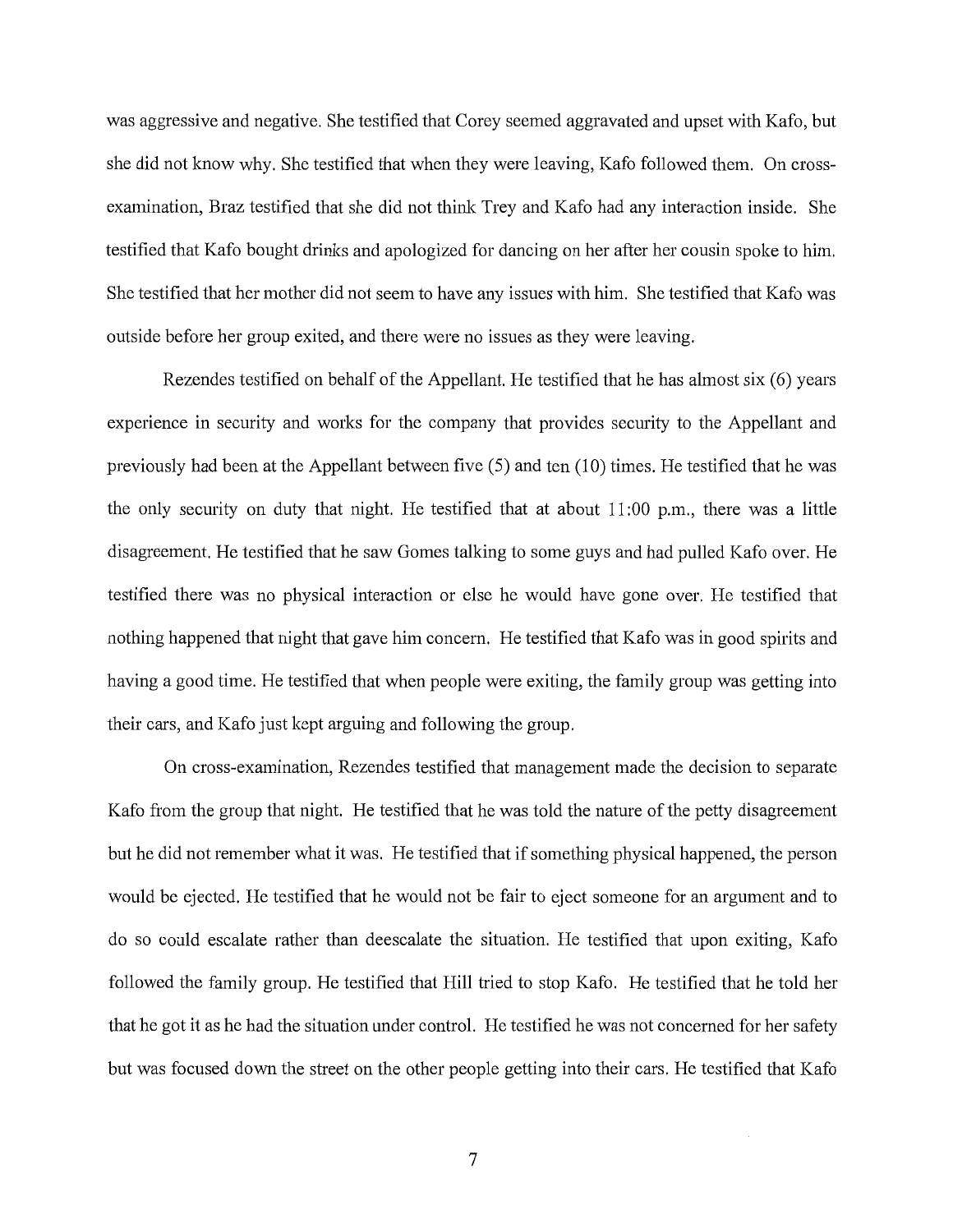was yelling at the group. He testified that he did not approach Kafo because he was dealing with 15 or 20 people, and he was trying to get the big group out first before dealing with one person. He testified that he agreed that Kafo followed the group and antagonized them.

Caban testified on behalf of the Appellant. She testified that she was the bartender that night, and Kafo and his friends were regulars at the weekends. She testified that it looked like he was being friendly with the family group, and he bought drinks. She testified he basically was saying I love you, laughing, and kissing her forehead like he did, and then interacted with other people and would then come back and do the same again. On cross-examination, she testified she came out from behind the bar but did not remember why but was probably being nosey and wanting to see what was happening. She testified that Kafo only bought the drinks for the two (2) women.

Gomes testified on behalf of the Appellant. He testified that Kafo and both Vazes were regulars. He testified that Kafo was speaking to the group, and it seemed friendly and Kafo bought drinks. He testified that at one point, there seemed to be a dispute so he went over and separated the group. He testified that one of the men in the group came over to him and asked him about Kafo, and he told the man that he would speak to Kafo. He testified he spoke to Kafo and told him to leave the group alone as they did not seem to want him there. He testified that after that Kafo seemed to shake hands with the man in the group and left. He testified that there was nothing else that happened that evening inside. He testified that he did go outside when people were exiting to ensure people were leaving but he was inside at the time of the shooting.

On cross-examination, Gomes testified that he separated Kafo from the family group when inside, but he did not consider having them exit separately. He testified that he directed Kafo to stay on the pool side of the establishment as that was where his friends were. He testified that he spoke to Kafo outside, and both Vazes told Kafo to keep things calm, and he told the Vazes to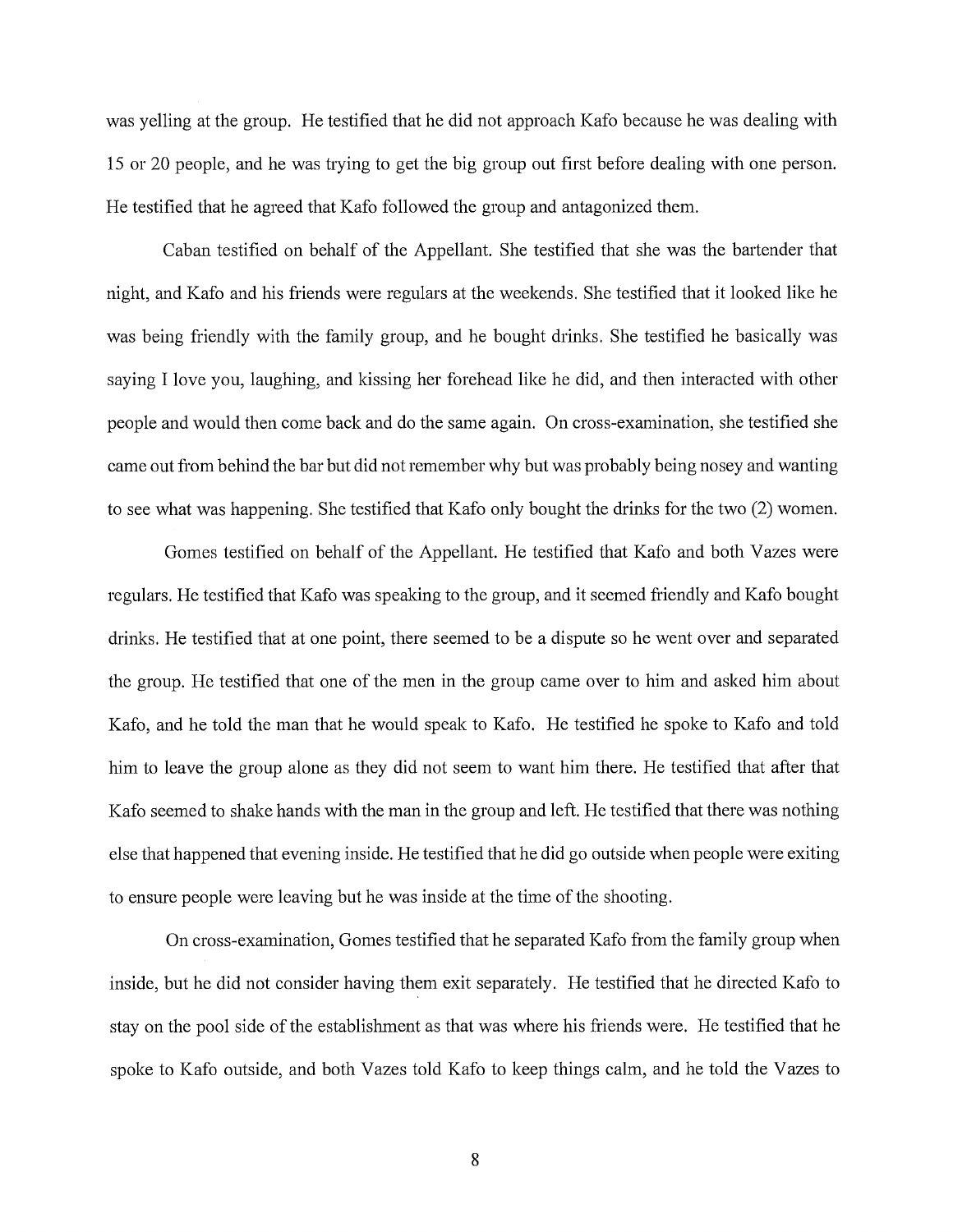keep an eye on Kafo because Kafo "was a little riled up." Tr. 194.<sup>5</sup> He testified that the people were in the parking lot in front of the Appellant which is part of its property. He testified that Kafo followed the family group. He testified that he went inside because when people usually start moving off the property, he goes inside to make sure tabs are paid and people are exiting in an orderly fashion. He testified that would be a typical situation; though, that evening was not typical. He testified that he could not stop Kafo from following the group as that was not something he was doing. He testified they were off the property, and security was out there.

## **V. DISCUSSION**

## **A. Legislative Intent**

The Rhode Island Supreme Court has consistently held that it effectuates legislative intent by examining a statute in its entirety and giving words their plain and ordinary meaning. *In re Falstaff Brewing Corp.,* 637 A.2d 1047 (R.I. 1994). If a statute is clear and unambiguous, "the Court must interpret the statute literally and must give the words of the statute their plain and ordinary meanings." *Oliveira v. Lombardi,* 794 A.2d 453,457 (R.I. 2002) (citation omitted). The Supreme Court has also established that it will not interpret legislative enactments in a manner that renders them nugatory or that would produce an unreasonable result. See *Defenders of Animals v. DEM*, 553 A.2d 541 (R.I. 1989) (citation omitted). In cases where a statute may contain ambiguous language, the Supreme Court has consistently held that the legislative intent must be considered. *Providence Journal Co. v. Rodgers,* 711 A.2d 1131, 1134 (R.I. 1998). The statutory provisions must be examined in their entirety and the meaning most consistent with the policies and purposes of the legislature must be effectuated. *Id.* 

<sup>&</sup>lt;sup>5</sup> This refers to the transcript of the hearing and the page number.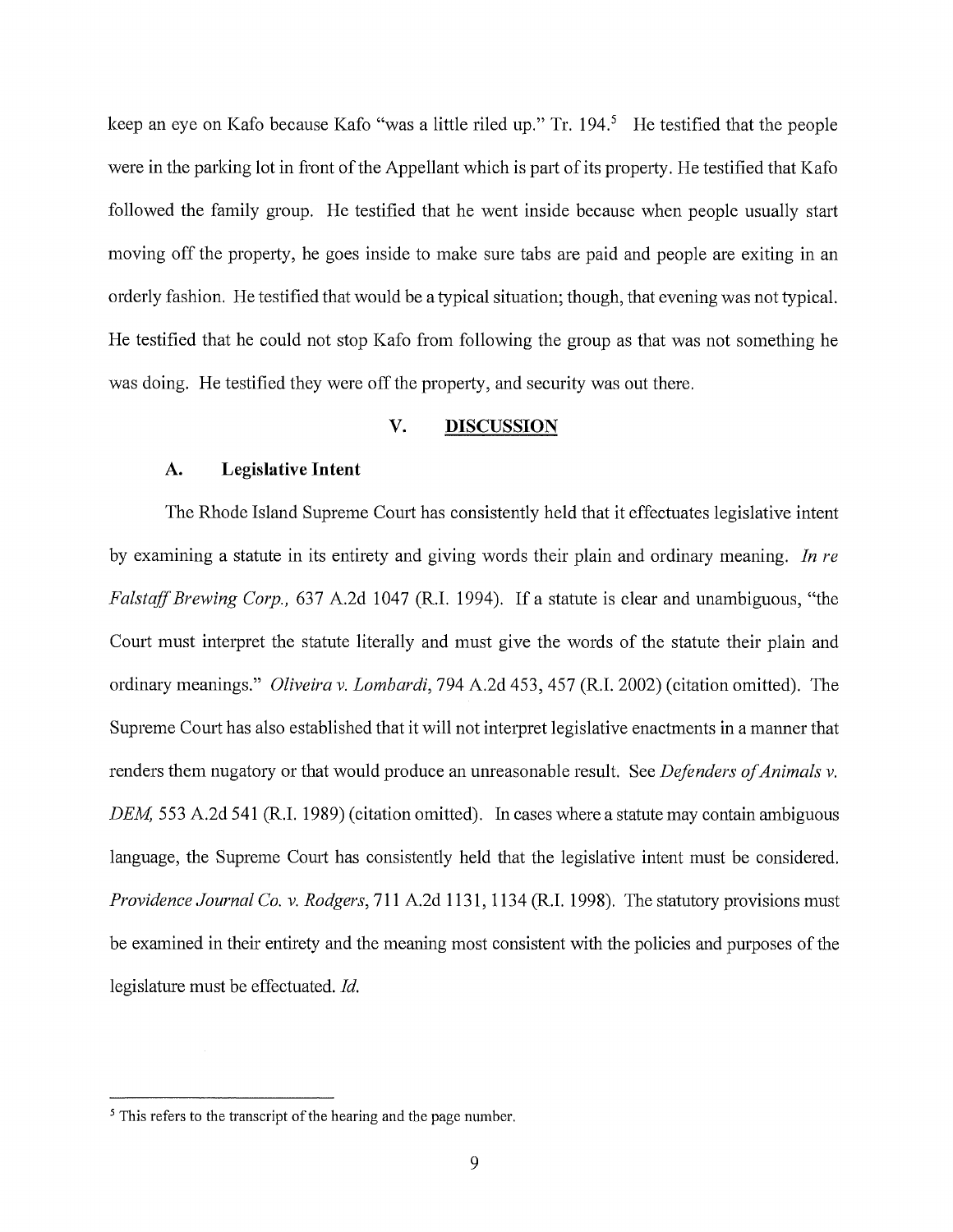## **B. The Appeal Before the Department**

After the end of prohibition of liquor within the United States, Rhode Island implemented a new system of statewide control of liquor coupled with local authority to grant certain licenses. See P.L. 1933 ch. 2013. The intent of the new system was to eliminate the old unsupervised system of local regulation that resulted in a lack of uniformity and grave abuses that seriously affected the public welfare and instead vested broad powers of control and supervision in a state system. *Baginski v. Alcoholic Beverage Commission,* 4 A.2d 265 (R.I. 1939).

In keeping with the Department's statewide oversight and mandate to "establish a uniformity of administration of the law for purpose of promoting temperance throughout the state," the Department has broad statutory authority to review liquor appeals. *Baginski*, at 268. See *Tedford et al. v. Reynolds,* 141 A.2d 264 (R.I. 1958). *Baginski* held that since the Department<sup>6</sup> is a "superlicensing board," it has the discretion to hear cases "*de novo* either in whole or in part." *Baginski,* at 268. Thus, an appeal may hear new testimony in part and/or may rely on the hearing before the local licensing authority. However, as the review is *de novo* the parties start afresh during the appeal but the Department has the discretion to review the local authority partially *de nova* and partially appellate as seen fit. *Hallene v. Smith,* 201 A.2d 921 (R.I. 1964). Since the Department is charged with ensuring statewide uniformity, it follows that the statutory scheme grants the Department the authority to revise or alter decisions of local boards. *Id.* Further, since the liquor appeal hearing is a *de nova* hearing rather than an appellate review of what occurred at the municipal level, any alleged error of law or fact committed by the municipal agency is of no consequence. *Id. Cesaroni v. Smith*, 202 A.2d 292 (R.I. 1964) (Department's jurisdiction is *de nova* and the Department independently exercises the licensing function).

<sup>6</sup>At that time the alcoholic beverage commission.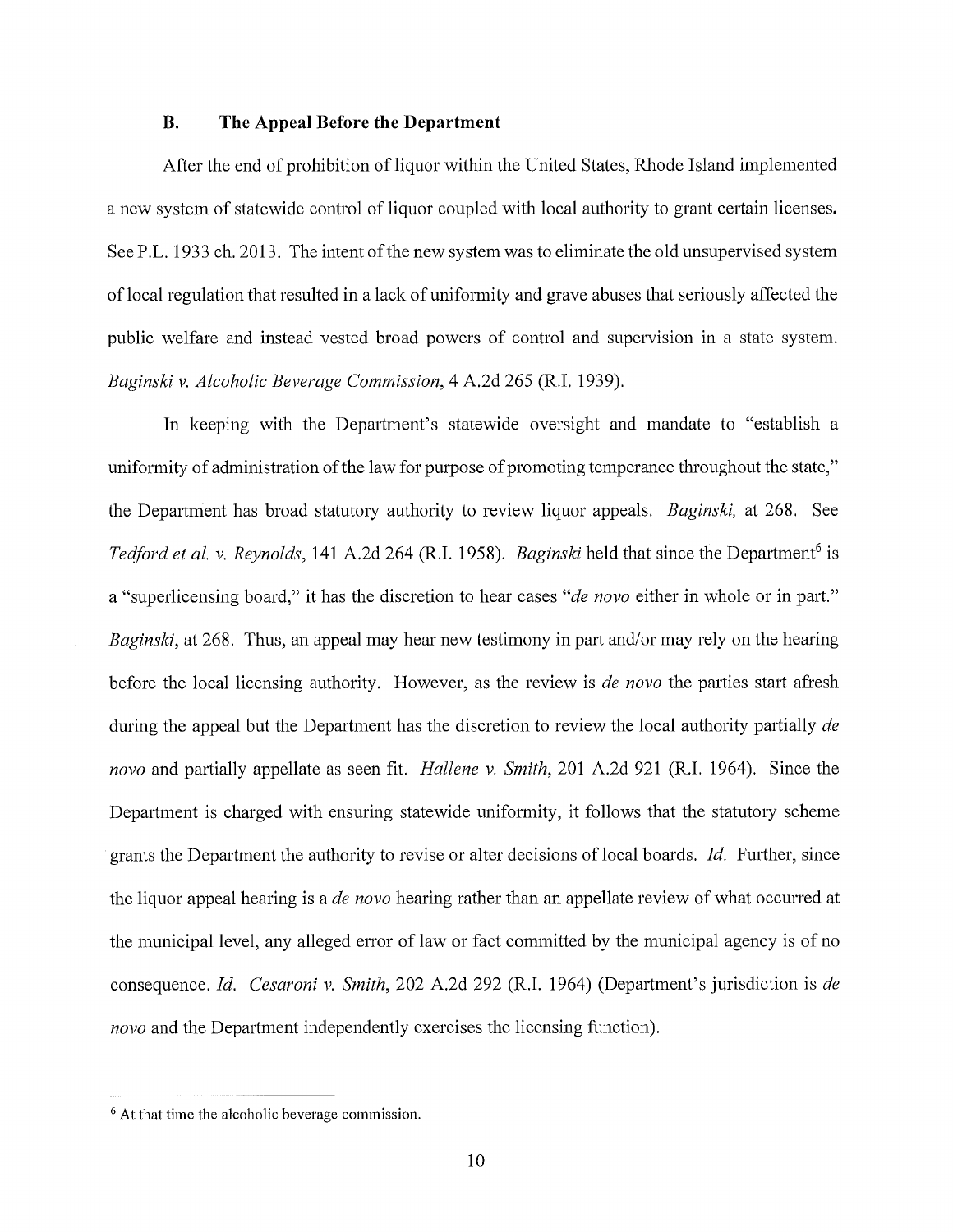The outcome of an appeal is a decision whether to uphold, overturn, or modify a licensing board's decision. Thus, this appeal is not bound by the Board's reasons for revocation but whether the Board presented its case for revocation before the undersigned. The undersigned will make her findings on the basis of the evidence before her and determine whether that evidence justifies said revocation.

As the Department has statewide authority and indeed the statutory intent is to ensure statewide consistency, the Department reviews sanctions to ensure statewide consistency and appropriateness in the situation. It also supports progressive discipline barring the rare and extreme event where revocation may be wananted without prior discipline. It also accepts the principles of comity and deference to the local authorities and their desire to have control over their own town or city. At the same time, pursuant to R.I. Gen. Laws  $\S 3-2-2$  and R.I. Gen. Laws § 3-7-21, the Department ensures that tensions between local boards and licensees are settled in a consistent maimer. Nonetheless, there is not a mechanical application of sanctions as each matter has its own sets of circumstances. See *C&L Lounge, Inc. d/b/a Gabby's Bar and Grille; Gabriel*  L. Lopes v. Town of North Providence, LCA - NP-98-17 (4/30/99). Thus, the unevenness in the application of a sanction does not make it unwarranted in law. *Pakse Market Corp. v. McConaghy,*  2003 WL 1880122 (R.I. Super.) (upholding revocation for a series on infractions). However, a sanction must be proportional to the violation and if there is an excessive variance in a sanction than it will be found to be arbitrary and capricious. *Jake and Ella's* 2002 WL 977812 (R.I. Super.). In reviewing local authorities' decisions, the Department ensures that local authorities' sanctions are not arbitrary and capricious and that statewide such sanctions are consistent and appropriate (otherwise sanctions would be arbitrary).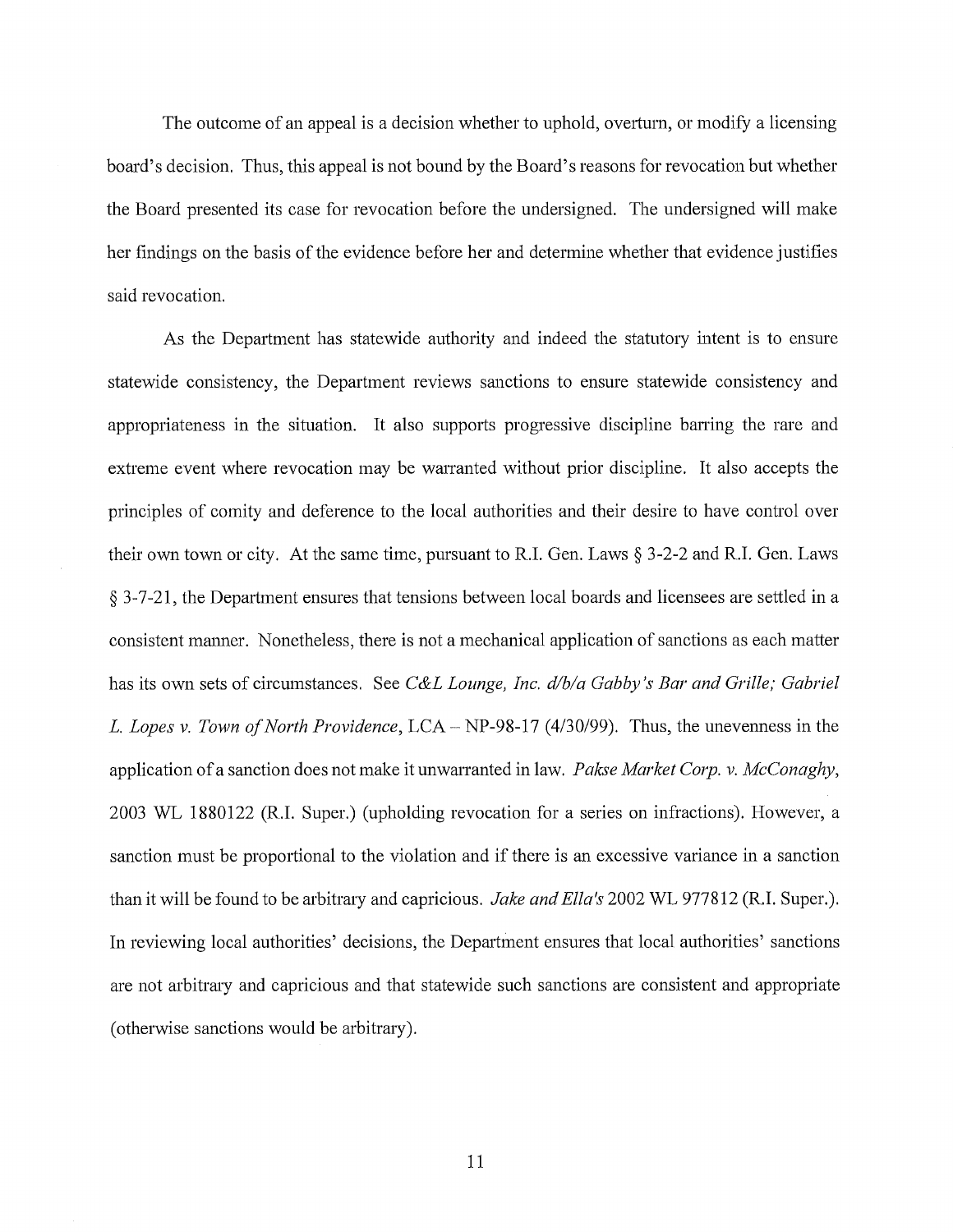In order to suspend or revoke a liquor license, there must be a showing that the holder breached an applicable rule or regulation. In order to impose discipline, cause must be found. *Chernov Enterprises, Inc. v. Sarkas,* 109 R.I. 283, 287 (1971) found that cause shall mean, "we have said that a *cause,* to justify action, must be *legally sufficient,* that is to say, it must be bottomed upon substantial grounds and be established by legally competent evidence." (italics in original).

An appeal proceeding held pursuant to R.I. Gen. Laws § 3-7-21 is considered a civil proceeding. *Board of License Commissioners of Tiverton v. Pastore,* 463 A.2d 161 (R.I. 1983). In civil proceedings, unless otherwise specified, the burden of proof generally needed for moving parties to prevail is a fair preponderance of the evidence. *Jackson Furniture Co. v Lieberman*, 14 A.2d 27 (R.I. 1940). See *Parenti v. McConaghy,* 2006 WL 1314255 (R.I. Super.); and *Manny's*  Café, Inc. v. Tiverton Board of Commissioners, DBR LCA TI-97-16 (11/10/97) (Department decision discusses burden of proof for proceedings held pursuant to R.I. Gen. Laws  $\S$  3-7-21). Thus, in order to sanction a liquor license, there must be substantial grounds established by the preponderance of legally competent evidence.

# **C. Arguments**

The Appellant argued that no nexus could be shown between the events inside the Appellant and the shooting outside. It argued that neither Hill nor Braz's testimony supported a finding that there was any disorderly conduct inside the establishment. It argued that neither witness testified that there was a physical altercation inside. It argued that Braz testified that the problems with Kafo occurred after exiting and not during their exit. It argued that any friction had been ironed out by Kafo apologizing. The Appellant argued that there was nothing that happened inside from which an inference could be drawn that the shooting outside was directly or indirectly related to conduct inside.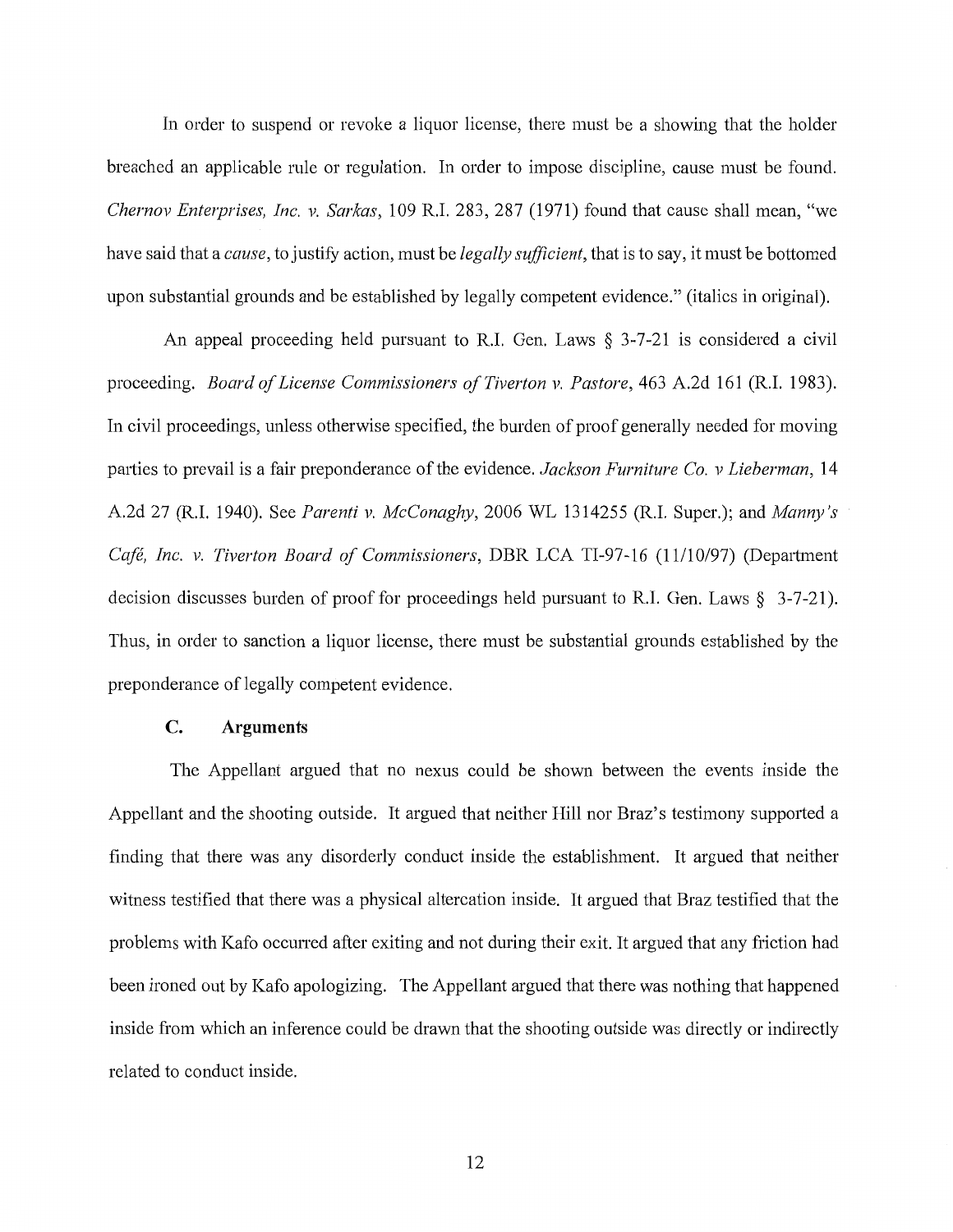The City argued that while the Appellant argued Kafo was being friendly, there was clearly tension between Kafo and the family group. The City argued that Gomes and security intervened and then Gomes directed Kafo to stay away and had to make sure he did. The City argued that the Appellant should have ejected Kafo in order to diffuse the situation. The City argued that failing an ejection, the Appellant should not have allowed Kafo and his friends to leave at the same time as the family group. Finally, the City argued that the Appellant failed to separate Kafo from the group and failed to follow up on trying to divert his attention. The City argued that it can be inferred that the shooting was directly or indirectly related to what occurred inside.

## **D. Whether There Were Violations on January 23-24, 2022**

### **a. Disorderly Conduct**

R.I. Gen. Laws § 3-5-23 states in part as follows:

(b) If any licensed person permits the house or place where he or she is licensed to sell beverages under the provisions of this title to become disorderly as to annoy and disturb the persons inhabiting or residing in the neighborhood . . . he or she may be summoned before the board, body, or official which issued his or her license and before the department, when he or she and the witnesses for and against him or her may be heard. If it appears to the satisfaction of the board, body, or official hearing the charges that the licensee has violated any of the provisions of this title or has permitted any of the things listed in this section, then the board, body, or official may suspend or revoke the license or enter another order.

In revoking or suspending a liquor license, it is not necessary to find that a liquor licensee

affirmatively permitted patrons to engage in disorderly conduct. Rather, the Rhode Island

Supreme Court held in *Cesaroni* at 295-296 as follows:

[T]he legislature, in enacting the pertinent provision of the statute, intended to impose upon such licensee the obligation to maintain an efficient and affirmative supervision over the conduct of his patrons in his place to such an extent as is necessary to maintain order therein. It is our opinion that as a practical matter a licensee assumes an obligation to affirmatively supervise the conduct of his patrons so as to preclude the generation therefrom of conditions in the neighborhood of like character to conditions that would result from maintenance of a nuisance therein.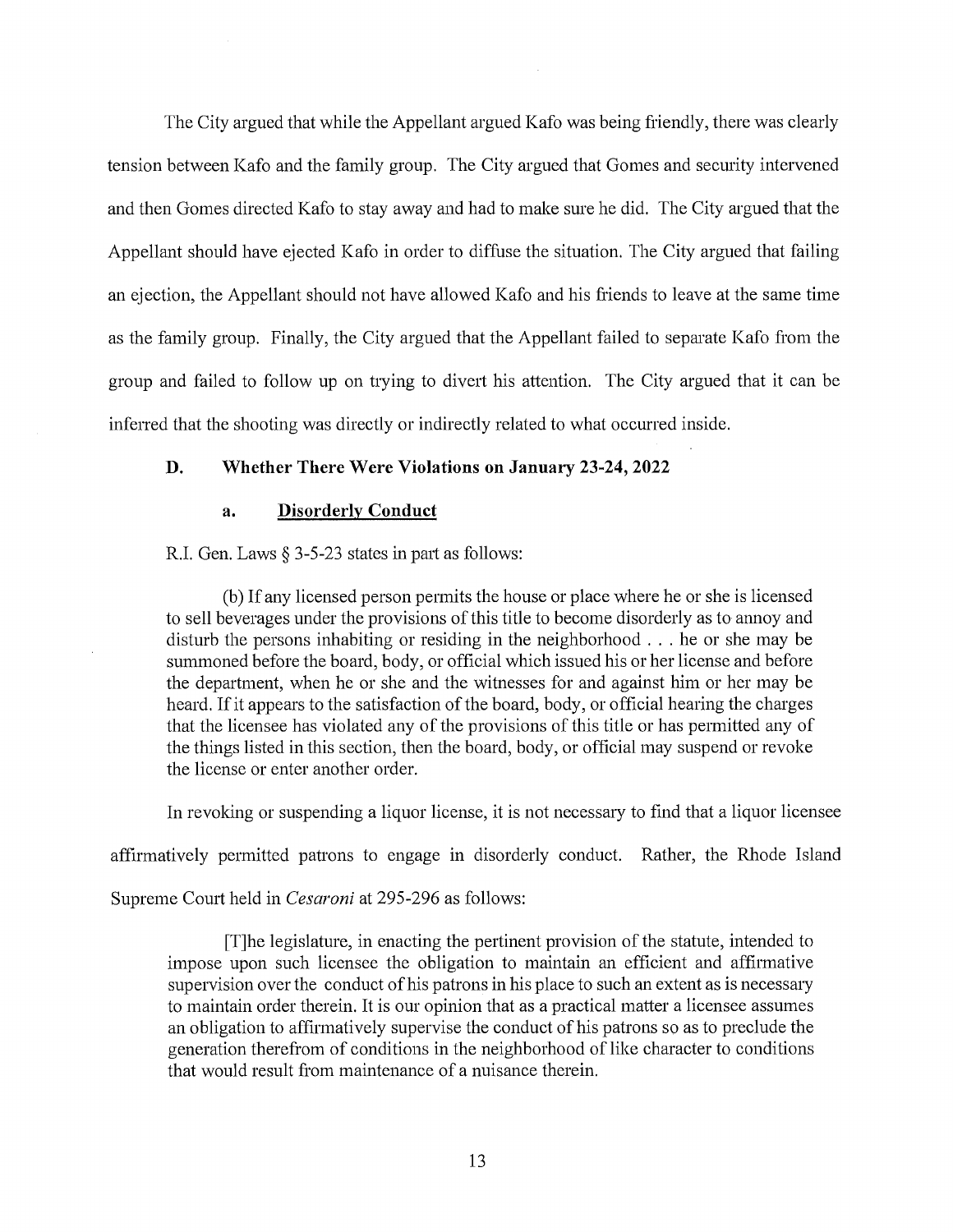It is to be conceded that this imposes upon a licensee an onerous burden in the management of the licensed premises. It is, however, within the authority of the legislature, the liquor traffic being peculiarly within the police power of the state.

Furthermore, the Court found that "disorderly" as contemplated in the statute meant as follows:

The word "disorderly" as used here contemplates conduct within premises where liquor is dispensed under a license that causes either directly or indirectly conditions in the neighborhood in annoyance of or disturbing to the residents thereof. *Id.* at 296.

Thus, a liquor licensee has the "responsibility to control the conduct of its patrons both within and without the premises in a manner so that the laws and regulations to which the license is subject will not be violated." *Schillers, Inc. v. Pastore,* 419 A. 2d 859 (R.I. 1980). In a denial of renewal matter, A.J.C. Enterprises v. Pastore, 473 A.2d 269, 275 (R.I. 1984) found in discussing the disorderly provisions that "[T]here need not be a direct causational link between incidents occurring outside or nearby a drinking establishment and its patrons. Such a link is established when it can be reasonably inferred from the evidence that the incidents occurred outside a particular establishment and had their origins within."

A liquor licensee is accountable for violations of law that occur on its premises and outside. *Vitali v. Smith,* 254 A.2d 766 (R.I. 1969). It is not a defense that a licensee is not aware of the violations or provided supervision to try to prevent violation. While such a responsibility may be onerous, a licensee is subject to such a burden by the legislature and accepted such conditions by becoming licensed. *Therault v.* 0 *'Dowd,* 223 A.2d 841 (R.I. 1966). See *Scialo v. Smith,* 99 R.I. 738 (R.I. 1965). As the Supreme Court found, "the responsibility of a licensee for the conduct of his patrons within the licensed premises that makes it disorderly within the meaning of the statute is established by evidence showing a toleration or acquiescence in such conduct by the licensee." *Cesaroni, at 296. A.J.C. Enterprises; Schillers; and <i>Furtado v. Sarkas, 118 R.I. 218 (1977).*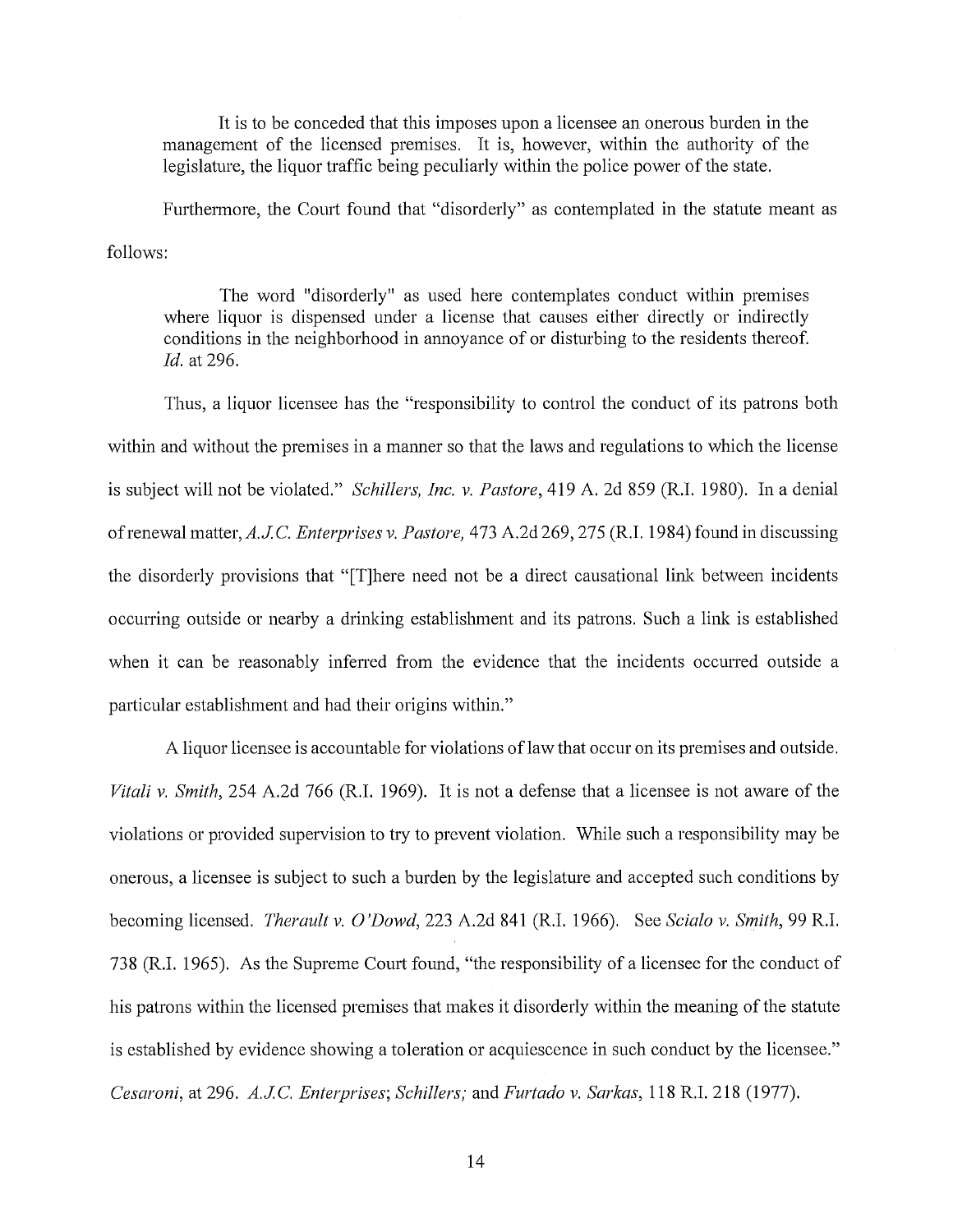Thus, *Cesaroni* speaks of conduct that occurs within premises where liquor is dispensed under a license that causes either directly or indirectly conditions in the neighborhood that annoy the neighborhood (e.g. disorderly conditions). *A.JC Enterprises* speaks of making an inference that the disturbance outside had their origins within the premises. To find disorderly conduct, the case law speaks of the conduct "within" the premises and not the parking lot.

In *Stage Bands, Inc. d/b/a Club Giza v. Department of Business Regulation,* 2009 WL 3328598 (R.I. Super.), a Superior Court case, found direct evidence between the inside events and the shooting outside. In other words, in *Stage Bands,* there did not need to be an inference made of an indirect connection between an inside event and an outside event as permitted by *Cesaroni*  and *A.JC. Enterprises.* These Supreme Court cases require that something happens inside from which an inference can be made of the connection. The conduct "within" (inside) directly or indirectly causes something outside. Similarly, in *Cardio Enterprises d/b/a Comfort Zone Sports Bar v. Providence Board of Licenses,* DBR No.: 06-L-0207 (3/29/07) the facts surrounding the fight within that bar and killing included that the patrons in the bar argued shortly before closing time and there was a physical altercation inside the bar. In that matter, the victim and the killer · physically argued inside the bar which escalated into a killing either inside or just outside the bar.

In *Ocean State Hospitality, Inc. d/b/a Fatt Squirrel v. Providence Board of Licenses,* DBR No.: 16LQ002 (3/31/16), a patron was ejected and a crowd followed the patron outside and milled around with some dispersing and some staying and then there was violence. With the large crowd of people exiting that club as a result of the ejection, it was reasonable to infer that the violence was connected to the crowd that spilled out of that club. In *The Vault Lounge, LLC v. City of Providence, Board of Licenses,* DBR No.: 16LQ008 (9/14/16), a patron was ejected from a club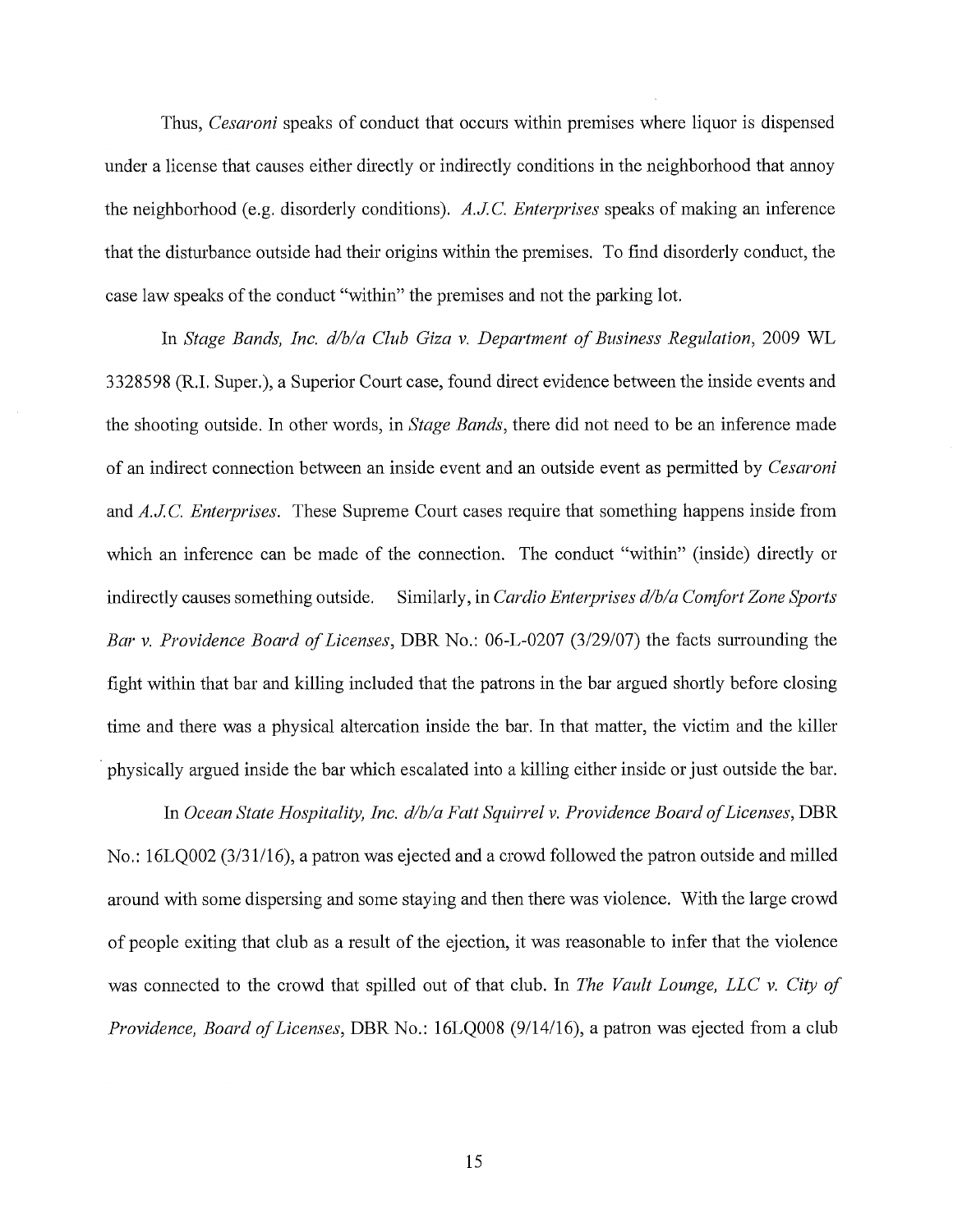and then did not leave the area and tried to get back inside so that the club was indirectly responsible for the patron's shooting 18 minutes after the ejection.

In contrast, in *Moe's Place, Inc. d/b/a D'Noche v. City of Providence, Board of Licenses*, DBR No. 14LO022 (6/24/14), two (2) men were ejected for being drunk and belligerent. When they were outside, a car drove by and the driver fired a gun in the air. The police did not identify a victim or suspects. While the two (2) incidents happened closed together, there was not enough evidence to make a finding that the shooting arose from the disturbance in the club. In D. *Liakos d/bla Van Gogh v. Providence Board of Licenses,* DBR No.: 16LQ011 (10/31/16), there was no evidence of any disturbance inside the bar that spilled outside where it culminated in the fight. Thus, no inference could be made that the fighting that occuned outside after the patrons exited the club was somehow indirectly related to something that had happened in the club. See also *El Tiburon Sports, Inc. v. Providence Board of Licenses,* DBR No. 06-L-0087 (6/1/07) (no link between licensee and an assault down the street from licensee). In *Vibe Lounge and Hookah Bar,*  Inc. v. City of Pawtucket, Board of Licenses, DBR No.: 21LQ004 (9/21/21), there was no evidence of any disturbance starting inside and spilling outside where it culminated in the fight. In that matter, a patron had been ejected for verbal harassment and returned almost two (2) hours later to shoot a patron after the patron left the licensee.

In *CAG Productions, LP d/b/a Euphoria v. City of Providence, Board of Licenses, DBR No.:* 16LQ022 (4/6/17), patrons were pushing and shoving while exiting so an inference could be made that something happened inside that caused the scuffling upon exiting. The video showed a short and quickly contained disturbance that was quickly dispersed by pepper spray. The area was then calm with police officers walking by so that the stabbing that occurred shortly thereafter could not be linked to the scuffling that took place earlier upon the exiting from the club. In the *Fatt Squirrel,*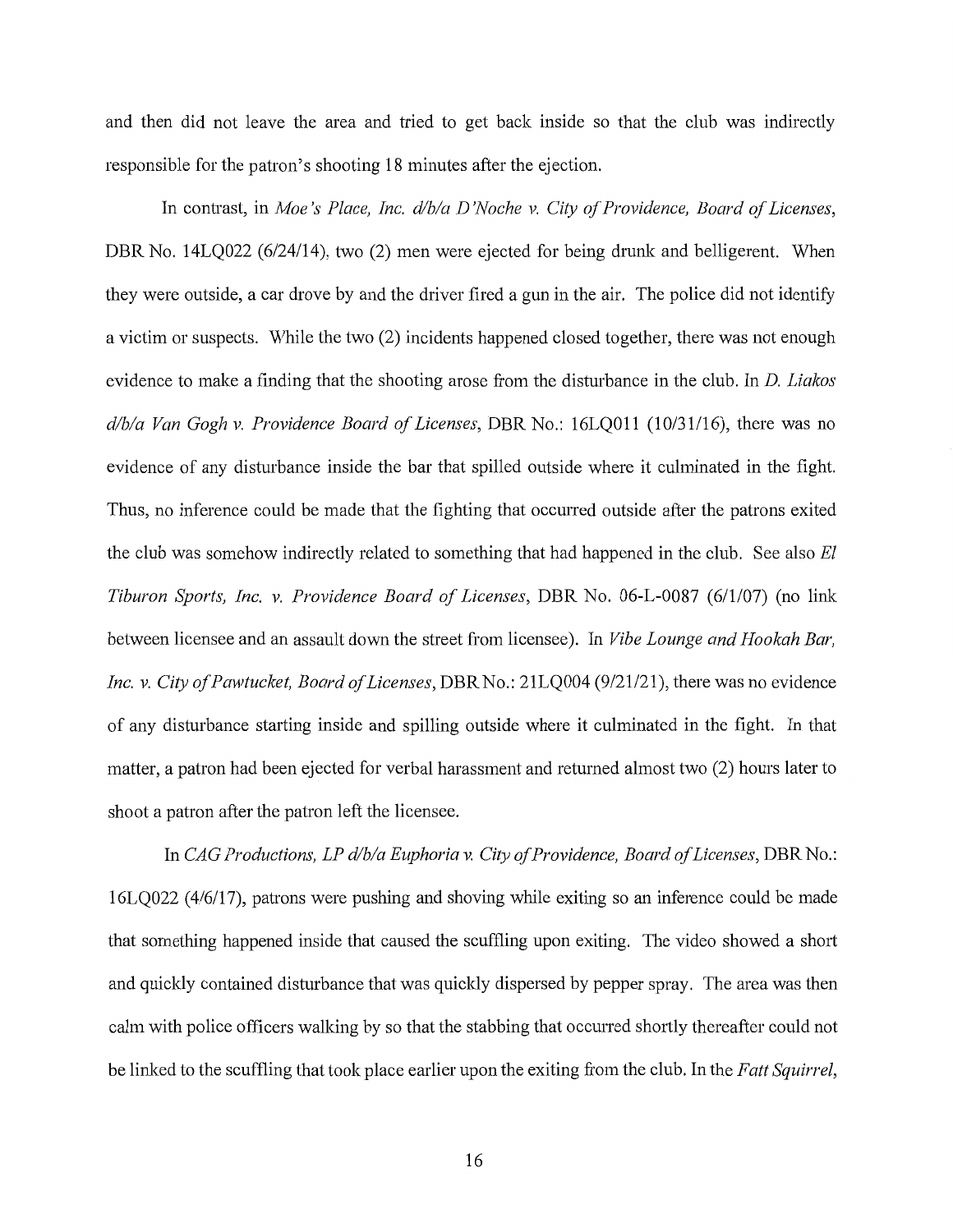the shooting and punching were part of the ongoing disturbance. In *CAG,* a link could not be made to the later stabbing but only to the commotion upon exiting.

It is not enough that the people who fought outside were the Appellant's patrons to make the Appellant responsible for their actions. There is a very strict requirement that makes a licensee responsible for actions inside the bar and those outside activities that arise from inside the bar even if the licensee did not know of the actions or tried to supervise its patrons and prevent the activities. However, in order for the Appellant to be responsible there must be some kind of activity for which the bar is responsible for and from which it can be inferred the fighting arose. *Supra.* 

The Appellant argued that Trey did not interact with Kafo inside; though, they did have some kind of verbal interaction as seen on video where Trey was not happy, and Hill got in between them. However, the conduct inside need not be related to the person responsible for the outside conduct. Instead, if two (2) people start physically fighting each other inside and that causes other people to fight which spills outside to a big group exiting (like *Fatt Squirrd),* it does need to be shown that the person who inside started the physical altercation was the one also involved outside. Indeed, in the *Fatt Squirrel,* it was not known who fired the gun outside. What was known was that there was scuffle inside and altercations that spilled outside when the crowd exited.

Here, the City argued that the shooting inside could be linked to the events inside in that Kafo continuously interjected himself with the family group inside to their annoyance and that continued outside. The Appellant argued that there was no physical altercation, no disorderly conduct, no confrontations, and no animus that evening inside the Appellant. The Appellant argued that if there had been any friction between Kafo and the family, that had been squashed by Kafo's apologies to the Corey and Derek. Certainly, there was no physical altercation or scuffling inside at any time as in *Cardio, Fatt Squirrel,* or *CAG.* However, there were ongoing tensions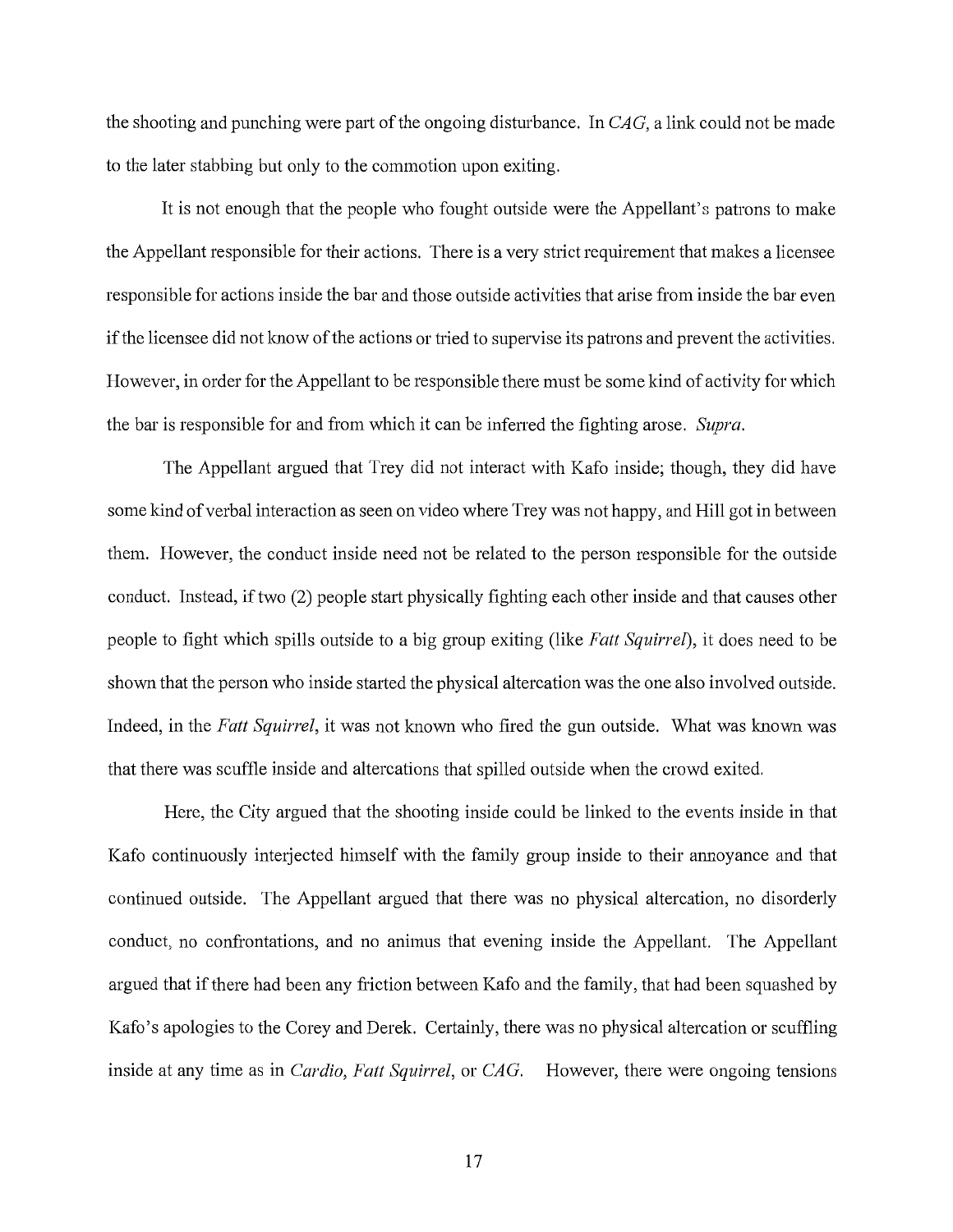inside that caused Gomes to intervene and direct Kafo to stay on the pool side of the building away from the family.

In this situation, it was known that there were tensions between the family group and Kafo. Gomes separated Kafo from the group, and Kafo did not listen and tried to go back to the bar area and had to be stopped by Gomes, Kafo's friend, and the waitress. Can it be inferred that the conduct relating to the inside tensions were indirectly or directly connected to the shooting? The conduct inside was not so much a fight as a patron who for whatever reason did not seem to recognize boundaries and apparently got upset when his overtures were rejected (hence following the family group in the parking lot). In looking at the video of the ongoing behavior by the patrons and staff inside, there was not a scuffle between the parties. There was no pushing. The conduct might not be enough to say that the outside disorderly conduct can be inferred to be directly or indirectly connected to the inside conduct; though, it is clear that Kafo was intrigued with the family group that night - kept going back even when told not to - and continued to be so outside. While it is a close call in terms of the issue of disorderly conduct, the ongoing situation inside was such that it, at the very least, is a basis to find a failure to maintain security.

## **b. Conditions of Licensing**

R.I. Gen. Laws§ 3-5-21 provides in part as follows:

Revocation or suspension of licenses  $-$  Fines for violating conditions of license. (a) Every license is subject to revocation or suspension and a licensee is subject to fine by the board, body or official issuing the license, or by the department ... for: (1) Breach by the holder of the license of the conditions on which it was issued; or (2) Violation by the holder of the license of any rule or regulation applicable; or \*\*\* ( 4) Breach of any provisions of this chapter; or \*\*\*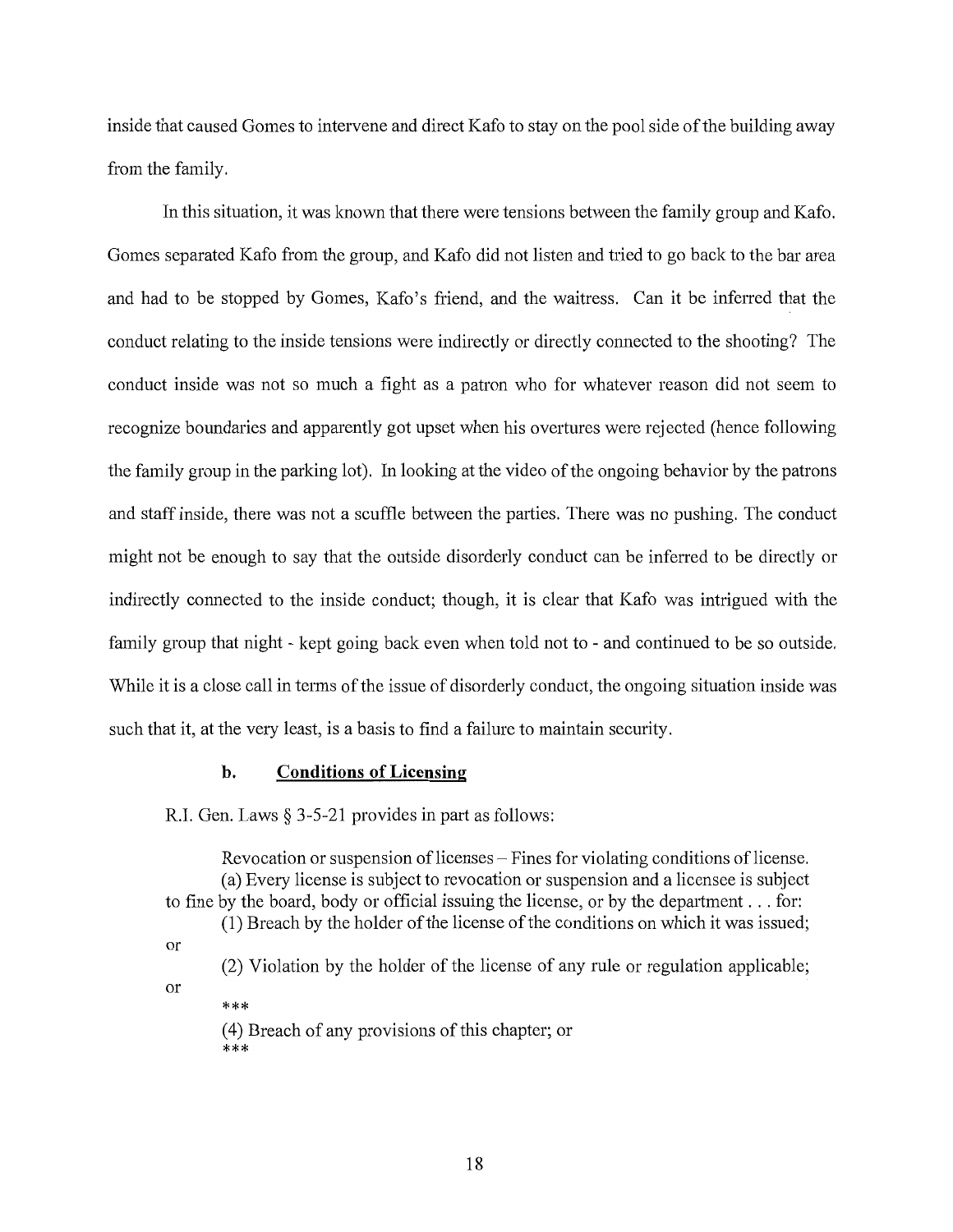Maintaining enough security and providing security is a condition of liquor licensing. *Ciello, LLC d/b/a Luv v. City of Providence, Board of Licenses,* DBR No.: 17LQ008 (9/14/17). In *Ciello, LLC d/b/a Luv,* there was a shooting outside that was not connected to conduct inside, but there was a severe security failure in terms of maintaining security as patrons exited. In that matter, there were not enough security inside to handle a minor disturbance and patrons exiting at closing time at the same time.

The Appellant argued that there was nothing that happened inside that could have foreshadowed the tragic shooting. While inside, Kafo repeatedly went to the family group where he interacted with various members of the group. While Kafo may have been "friendly" and cheerful and always hugging people, it does not mean that people who did not know him wanted to continuously interact with him.<sup>7</sup> Indeed, at least some of the family perceived his constant interactions as tiresome. While he danced with some of the women, he also apparently bought apology drinks for the women.<sup>8</sup> Corey and Derek were annoyed with him. One of them complained to Gomes. On the video, Corey and Derek had an apparent tense verbal interaction with him which was then smoothed over. As a result of exchanges between the family and Kafo, Gomes directed Kafo to stay in the pool area. On video, Kafo argued with Gomes and his friend. Kafo ignored Gomes' direction as later Gomes, the waitress, and Kafo's friend stopped Kafo from going back to the bar area. Indeed, even if people are acting jovial or things seem smoothed over, this is a liquor establishment with people

 $<sup>7</sup>$  The Appellant argued that Braz's and Hill's testimony at hearing was obviously coached by the City. The Appellant</sup> pointed out during the hearing that their statements to the police on the night of the shooting were at odds with their testimony, and they were intoxicated that night. It is true that both witnesses did not completely explain to the police the events of that night nor who were the participants. Joint Exhibit One (I) (police interviews). However, Hill's testimony regarding Kafo repeatedly coming over is confirmed by the video, and she interjected herself physically when Kafo was talking to Trey and to Corey. Both also testified that their cousins were aggravated with Kafo which is confirmed by the video and Gomes' testimony. Hill testified that when she was outside, she stood in front of Kafo to try to divert him which was seen on the video as well as being testified to by Braz and Rezendes.

<sup>&</sup>lt;sup>8</sup> Caban testified that Kafo only bought drinks for the women but did not know why. Hill and Braz testified that they were apology drinks as Kafo said he was sorry and bought the drinks. Tr. 19, 81 and 160.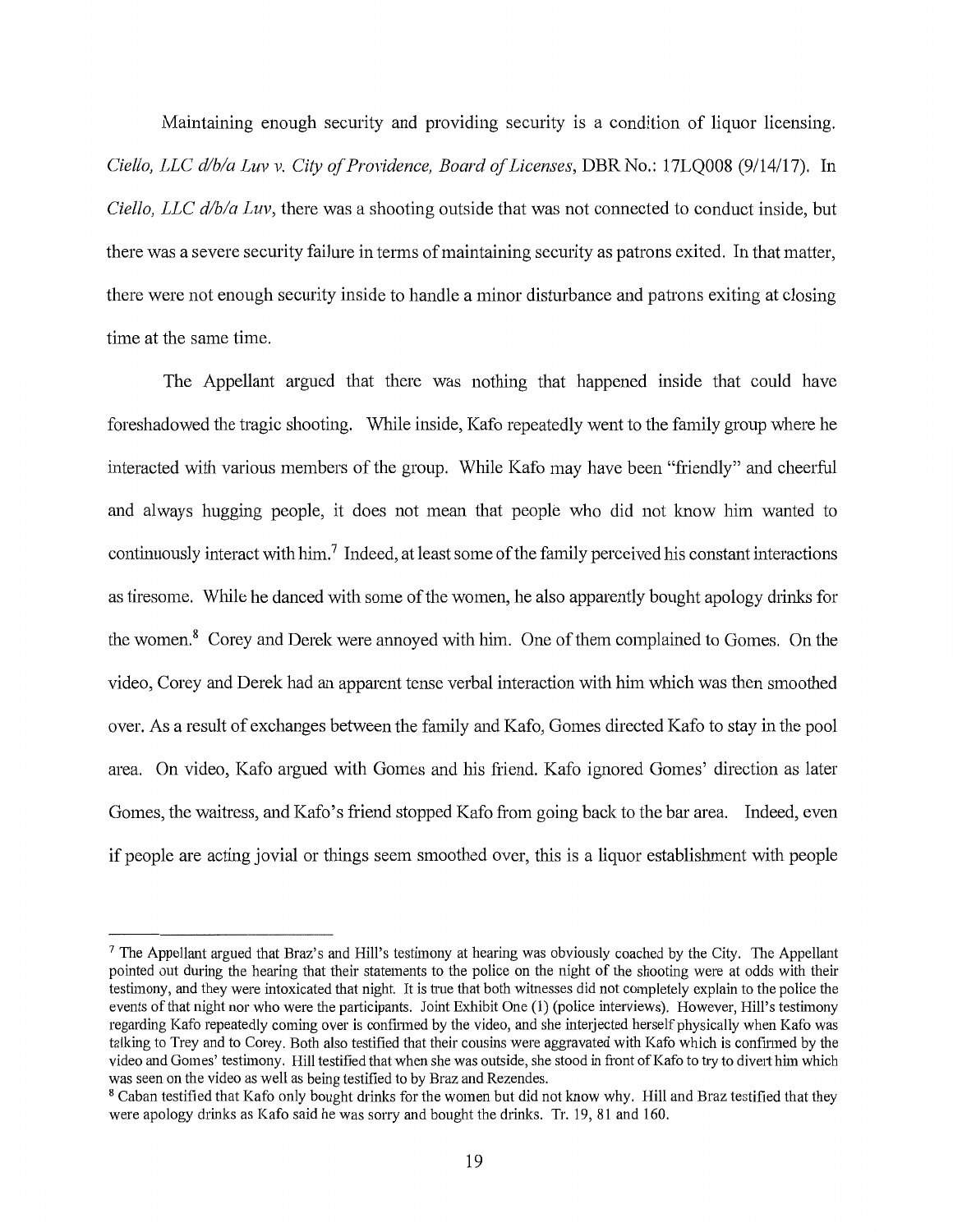being served alcohol so that there is always a concern that a situation could become volatile. Liquor licensees have an "onerous burden" because of the very nature of their business: the serving of liquor. *Supra.* 

In light of the inside situation, it would have been prndent for management to eject Kafo especially once he failed to follow directions, and failing that, to separate Kafo and the family when exiting or at least to keep an eye on the family group and Kafo when exiting. Indeed, at that time the family and Kafo were exiting, they were apparently the only people exiting. As seen on the video, there were no other groups of people exiting.

However, even without considering the inside conduct, the security oversight upon the exiting of patrons was problematic. Upon exiting, there was a group of patrons in front of the Appellant in its parking lot that were followed by another patron who would not leave. People in the group shouted for him to leave and for the Appellant to take care of it. Following that scenario, the manager held Kafo's arm. The manager told Kafo to leave. The manager told Kafo's friends to keep an eye on Kafo because Kafo was "riled up." Kafo ignored the manager and walked toward the family group. Then the manager went inside. No one walked with Kafo. No one from the Appellant tried to separate Kafo from the family group. Instead, Hill tried to divert Kafo by standing in front of him. Security engaged with the family group. Security did not interact with Kafo. Rather an intoxicated patron tried to intervene and divert Kafo from following them.<sup>9</sup>

<sup>9</sup>The Appellant intimated that Trey must have had some earlier beef with Kafo as he had his friend wait outside for him with the car running. Now it is not known what Trey told his friend before he went inside: he could have said that he just had to make an appearance inside and would be back in a minute or two and then stayed longer or the driver thought he would be back sooner for whatever reason or the driver kept the car running for heat in the winter. Trey is heard on the video telling patrons to get to their cars. This could be because he was being helpful or was trying to isolate Kafo. However, had he purposely gone to the Appellant to confront Kafo, one would think he would have just waited outside for him. Instead, Trey was in the group with his cousins, and Kafo kept following them and not stopping despite being yelled at. Trey initially went to his car and then it looked like he retrieved something  $-$  presumably the gun  $-$  and followed the family and Kafo to the street where the argument continued and then unfortunately, the shooting occurred.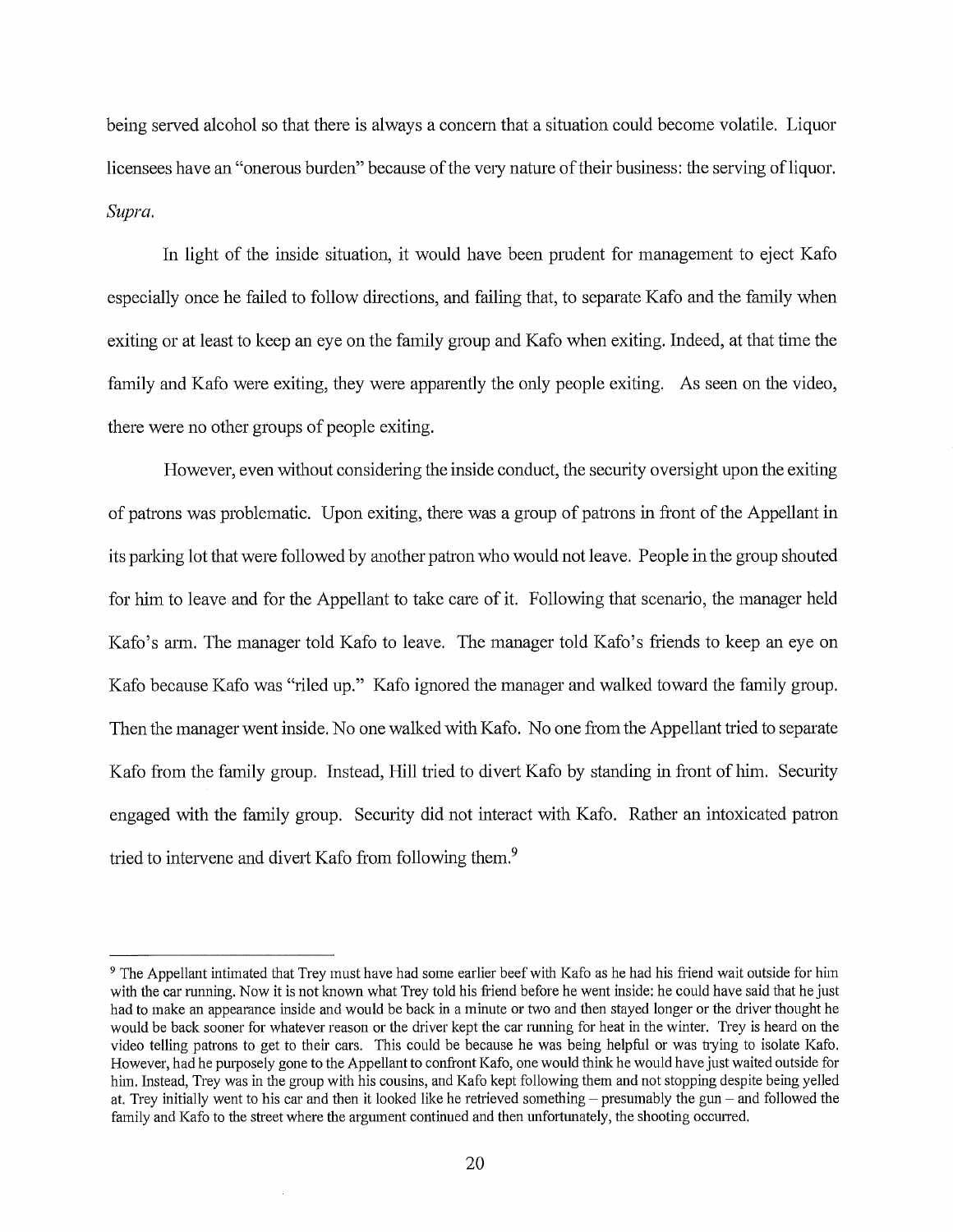It is not known whether if someone had stayed physically close to Kafo and tried to keep him away from the family group as they went to their cars, that would have prevented the shooting. But what is known is that no one did.

The job of security is to be proactive in terms of potential issues. And it is to be reactive as well to what is going on with a licensee's patrons. Outside, the Appellant knew at the very least that Kafo was riled up. Gomes went inside despite describing it as an atypical situation and after he told Kafo to leave. Rezendes was busy with the family group. Both knew Kafo was following the group. But they did not do anything to divert him or walk with him.

Furthermore, knowing what went inside – Gomes told Kafo to stay away from the family and he did not listen and had to be stopped by the waitress, Gomes, and his friend – the Appellant did not consider separating Kafo and the group upon exiting. While the Appellant seemed to perceive Kafo as a jolly regular, the fact is he did not listen to the manager when directed to stay away from the bar area and had to be corralled by Gomes and his friend to be moved away from the bar area. It is not that the Appellant had to believe that a shooting could occur outside, but rather as a condition of licensing, the Appellant is to maintain security. This includes acting to diffuse potential situations that could become volatile and/or dangerous. Such actions should include monitoring the exiting of patrons and separating patrons when necessary.

In *Luv,* there was not enough security inside to handle a minor disturbance and patrons exiting at closing time at the same time. Here, there was no dispute that Kafo followed the family group outside from which he had earlier been directed to stay away. Outside, Gomes told him to leave. No action was taken to try to engage him and prevent him from following the family. Nor was any action taken prior to exiting the Appellant to separate Kafo from the family.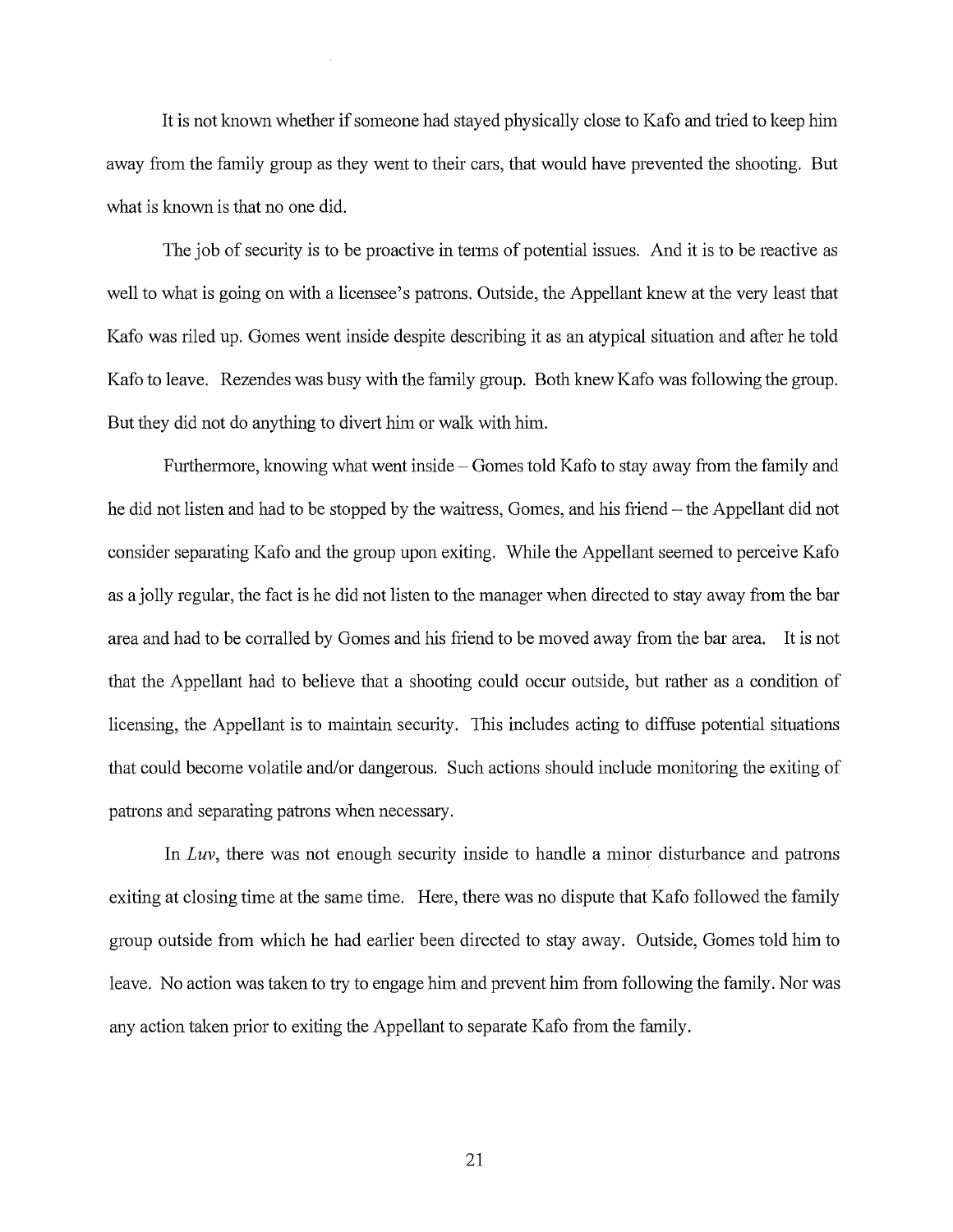This may be a small venue but clearly there was not enough security to handle the problems upon the exiting of the Appellant that night. It is for that reason that a weekend police detail was continued as a condition of the stay even after the close of the Department hearing.

The Appellant violated R.I. Gen. Laws § 3-5-21 for failing to maintain and provide enough security inside and outside prior to and upon exiting on the evening of January 23-24, 2022.

## **E. Prior Discipline**

The Appellant does not have any prior discipline.

# **F. The Sanctions**

The issue is what is the appropriate sanction for the security failure violations. The severe security failures detailed in the 2017 *Luv* decision are similar to this matter. *Supra.* The failures in *Luv* resulted in that licensee's Class BV license being suspended for 30 days, and its extended Class BVX license being suspended for 180 days. Here, the Appellant does not have an extended license. Therefore, it is recommended that the License be suspended for 60 days and certain conditions as detailed below be imposed.

#### **VI. FINDINGS OF FACT**

1. On February 9, 2022, the Board revoked the Appellant's License.

2. Pursuant to R.I. Gen. Laws § 3-7-21, the Appellant appealed the Board's decision to the Director of the Department.

3. A *de novo* hearing was held on May 10, 2022. Briefs were timely filed by June 1, 2022.

4. The facts contained in Section IV and V are reincorporated by reference herein.

#### **VII. CONCLUSIONS OF LAW**

Based on the testimony and facts presented:

22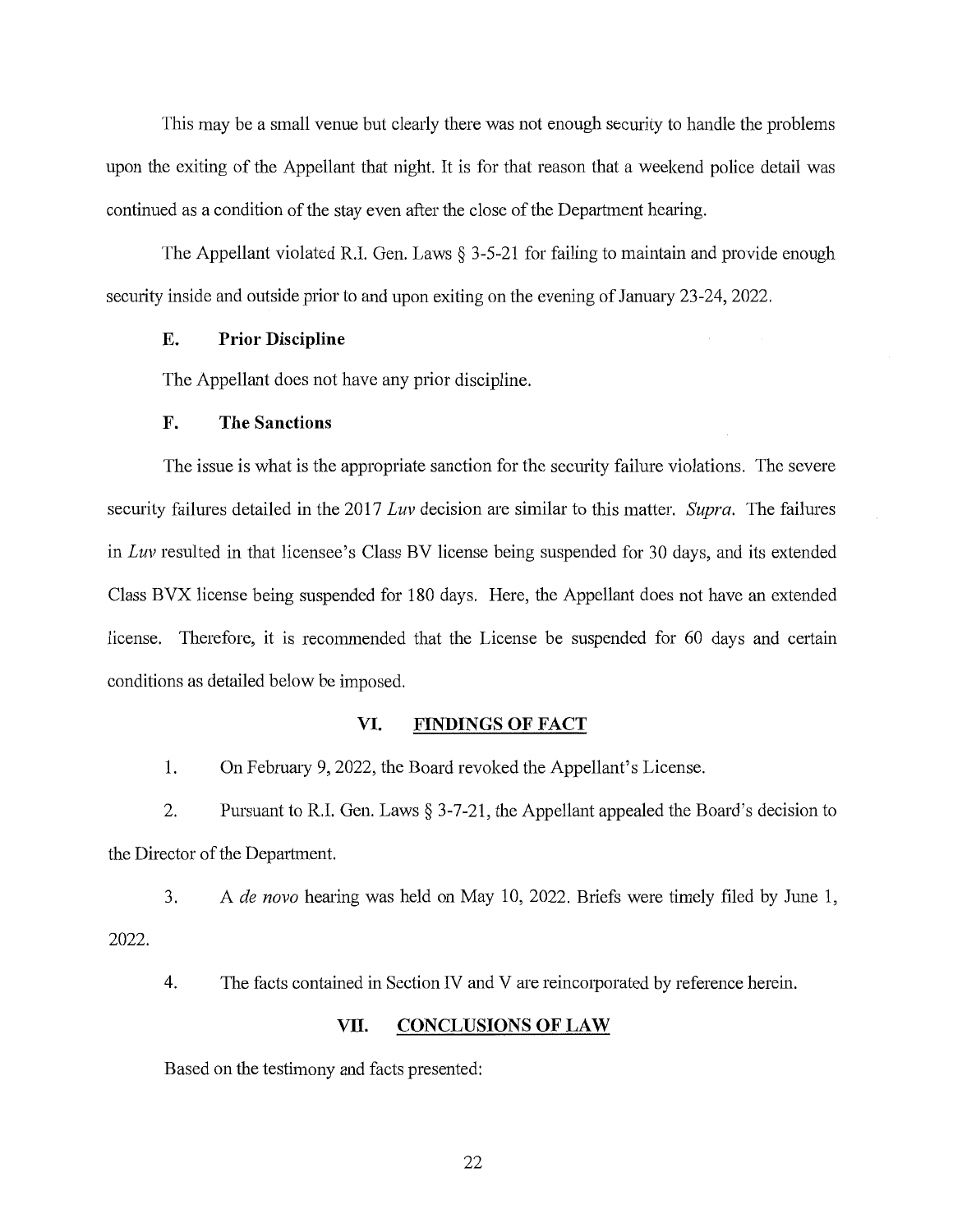1. The Department has jurisdiction over this matter pursuant to R.I. Gen. § 3-5-1 *et seq.,*  R.I. Gen. Laws § 3-7-1 *et seq.,* R.I. Gen. Laws § 42-14-1 *et seq.,* and R.I. Gen. Laws § 42-35-1 *et seq.* 

2. The Appellant did not violate R.I. Gen. Laws § 3-5-23 on Januaiy 23-24, 2022.

3. The Appellant violated R.I. Gen. Laws § 3-5-21 on Januaiy 23-24, 2022 by its security failures.

### **VIII. RECOMMENDATION**

Based on the above analysis, the Hearing Officer recommends that pursuant to R.I. Gen. Laws § 3-5-21, the Appellant's License be suspended for 60 days. In addition, the Appellant shall maintain a police detail on weekend nights (Friday and Saturday nights) and any night before a State holiday as well as on a State holiday. 10 The condition of the police detail shall be reviewed by the Board after 60 days from the execution of this decision. At that time, the Board may continue the police detail or it may decide that the Appellant has provided information in terms of how it might better provide security at night. The suspension shall begin on the 31<sup>st</sup> day after the execution of this decision. As the Appellant was already closed between Januaiy 24, 2022 and March 1, 2022 (36 days), the Appellant shall serve a further 24 day suspension.<sup>11</sup>

Dated: June 17, 2022

We

Catherine R. Warren Hearing Officer

<sup>&</sup>lt;sup>10</sup> The Appellant cannot open without the required detail. The detail runs from approximately 9:30 p.m. to 1:30 a.m. on the required days. If a detail is not available on a required day, the Appellant cannot open past 9:30 p.m. without the required detail.<br><sup>11</sup> On June 6, 2022, the Appellant filed a motion to modify the May 19, 2022 stay order in relation to the closing time

on Sunday, July 3, 2022, a night before a State holiday to which the City objected. With this decision, the motion is moot so no further ruling is needed. With this decision, the reduced hours on Sunday nights no longer apply. However, with July 3, 2022 being a night before a State holiday, a police detail will be required.

It is noted that during the pendency of this hearing, the Appellant had at times reduced operating hours. While the time that it was closed prior to the stay is to be applied to its suspension, the reduced hours are not being applied and can be considered an additional part of the sanction.